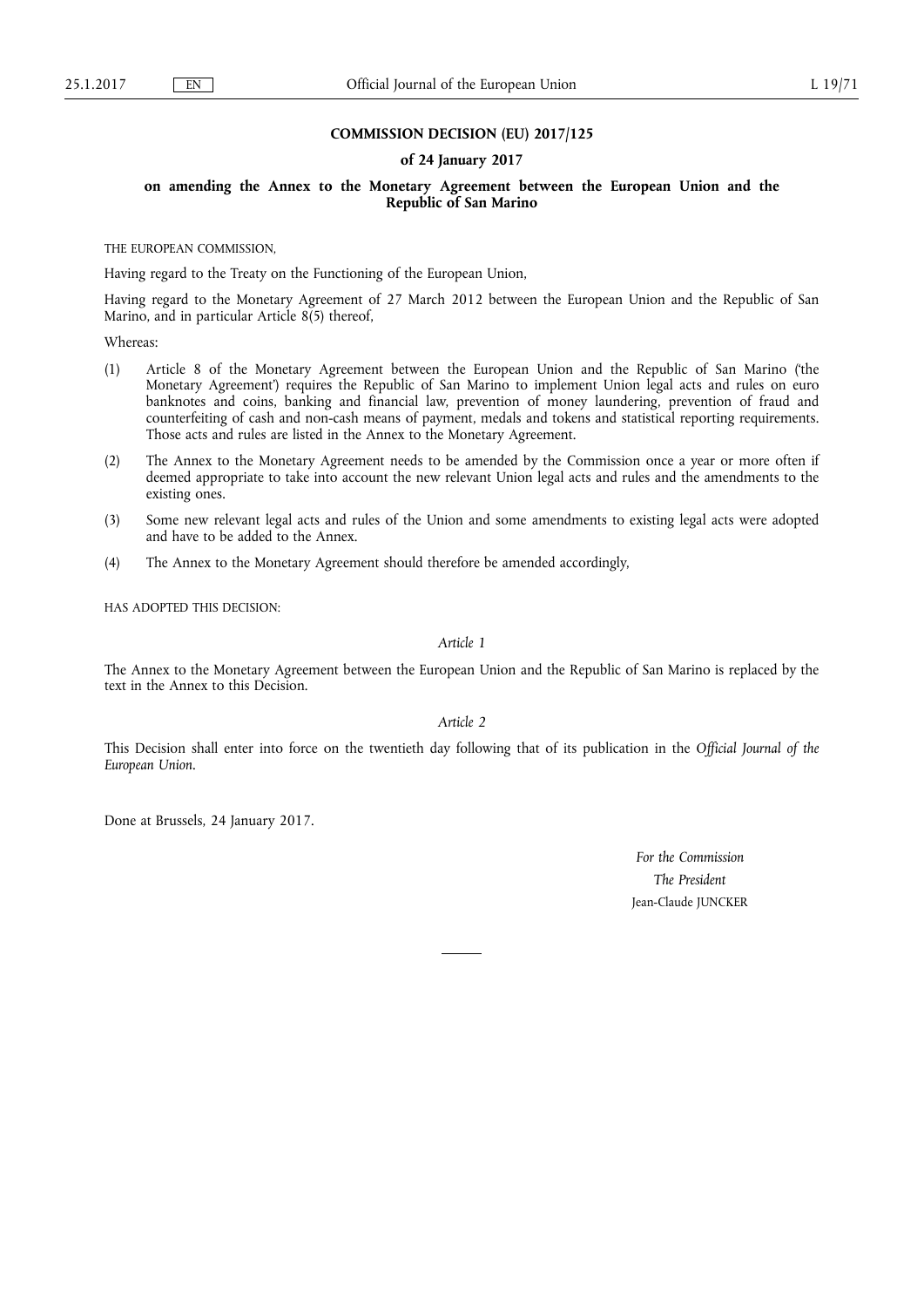# *ANNEX*

## *'ANNEX*

|                | LEGAL PROVISIONS TO BE IMPLEMENTED                                                                                                                                                                                                                                                                                                                                                                                                                                                                                                                                                           | DEADLINE FOR<br><b>IMPLEMENTING</b> |
|----------------|----------------------------------------------------------------------------------------------------------------------------------------------------------------------------------------------------------------------------------------------------------------------------------------------------------------------------------------------------------------------------------------------------------------------------------------------------------------------------------------------------------------------------------------------------------------------------------------------|-------------------------------------|
|                | Prevention of money laundering                                                                                                                                                                                                                                                                                                                                                                                                                                                                                                                                                               |                                     |
| $\mathbf{1}$   | Council Framework Decision 2005/212/JHA of 24 February 2005 on Confisca-<br>tion of Crime-Related Proceeds, Instrumentalities and Property (OJ L 68,<br>15.3.2005, p. 49).                                                                                                                                                                                                                                                                                                                                                                                                                   | 1 October 2014 (1)                  |
| $\overline{2}$ | Directive 2005/60/EC of the European Parliament and of the Council of 26 Octo-<br>ber 2005 on the prevention of the use of the financial system for the purpose of<br>money laundering and terrorist financing (OJ L 309, 25.11.2005, p. 15).                                                                                                                                                                                                                                                                                                                                                | 1 September 2013                    |
|                | Amended by:                                                                                                                                                                                                                                                                                                                                                                                                                                                                                                                                                                                  |                                     |
| 3              | Directive 2007/64/EC of the European Parliament and of the Council of 13 No-<br>vember 2007 on payment services in the internal market amending Directives<br>97/7/EC, 2002/65/EC, 2005/60/EC and 2006/48/EC and repealing Directive<br>97/5/EC (OJ L 319, 5.12.2007, p. 1).                                                                                                                                                                                                                                                                                                                 |                                     |
| 4              | Directive 2008/20/EC of the European Parliament and of the Council of 11 March<br>2008 amending Directive $2005/60$ /EC on the prevention of the use of the financial<br>system for the purpose of money laundering and terrorist financing, as regards the<br>implementing powers conferred on the Commission (OJ L 76, 19.3.2008, p. 46).                                                                                                                                                                                                                                                  |                                     |
| 5              | Directive 2009/110/EC of the European Parliament and of the Council of 16 Sep-<br>tember 2009 on the taking up, pursuit and prudential supervision of the business<br>of electronic money institutions amending Directives 2005/60/EC and 2006/48/EC<br>and repealing Directive 2000/46/EC (OJ L 267, 10.10.2009, p. 7).                                                                                                                                                                                                                                                                     |                                     |
| 6              | Directive 2010/78/EU of the European Parliament and of the Council of 24 No-<br>vember 2010 amending Directives<br>98/26/EC, 2002/87/EC,<br>$2003/6$ /EC,<br>2003/41/EC, 2003/71/EC, 2004/39/EC, 2004/109/EC, 2005/60/EC, 2006/48/EC,<br>2006/49/EC and 2009/65/EC in respect of the powers of the European Supervi-<br>sory Authority (European Banking Authority), the European Supervisory Authority<br>(European Insurance and Occupational Pensions Authority) and the European<br>Supervisory Authority (European Securities and Markets Authority) (OJ L 331,<br>15.12.2010, p. 120). |                                     |
|                | Supplemented by:                                                                                                                                                                                                                                                                                                                                                                                                                                                                                                                                                                             |                                     |
| 7              | Council Decision 2000/642/JHA of 17 October 2000 concerning arrangements<br>for cooperation between financial intelligence units of the Member States in respect<br>of exchanging information (OJ L 271, 24.10.2000, p. 4).                                                                                                                                                                                                                                                                                                                                                                  | 1 September 2013                    |
| 8              | Council Framework Decision 2001/500/JHA of 26 June 2001 on money launder-<br>ing, the identification, tracing, freezing, seizing and confiscation of instrumental-<br>ities and the proceeds of crime (OJ L 182, 5.7.2001, p. 1).                                                                                                                                                                                                                                                                                                                                                            |                                     |
| 9              | Regulation (EC) No 1889/2005 of the European Parliament and of the Council of<br>26 October 2005 on controls of cash entering or leaving the Community (OJ L 309,<br>25.11.2005, p. 9).                                                                                                                                                                                                                                                                                                                                                                                                      |                                     |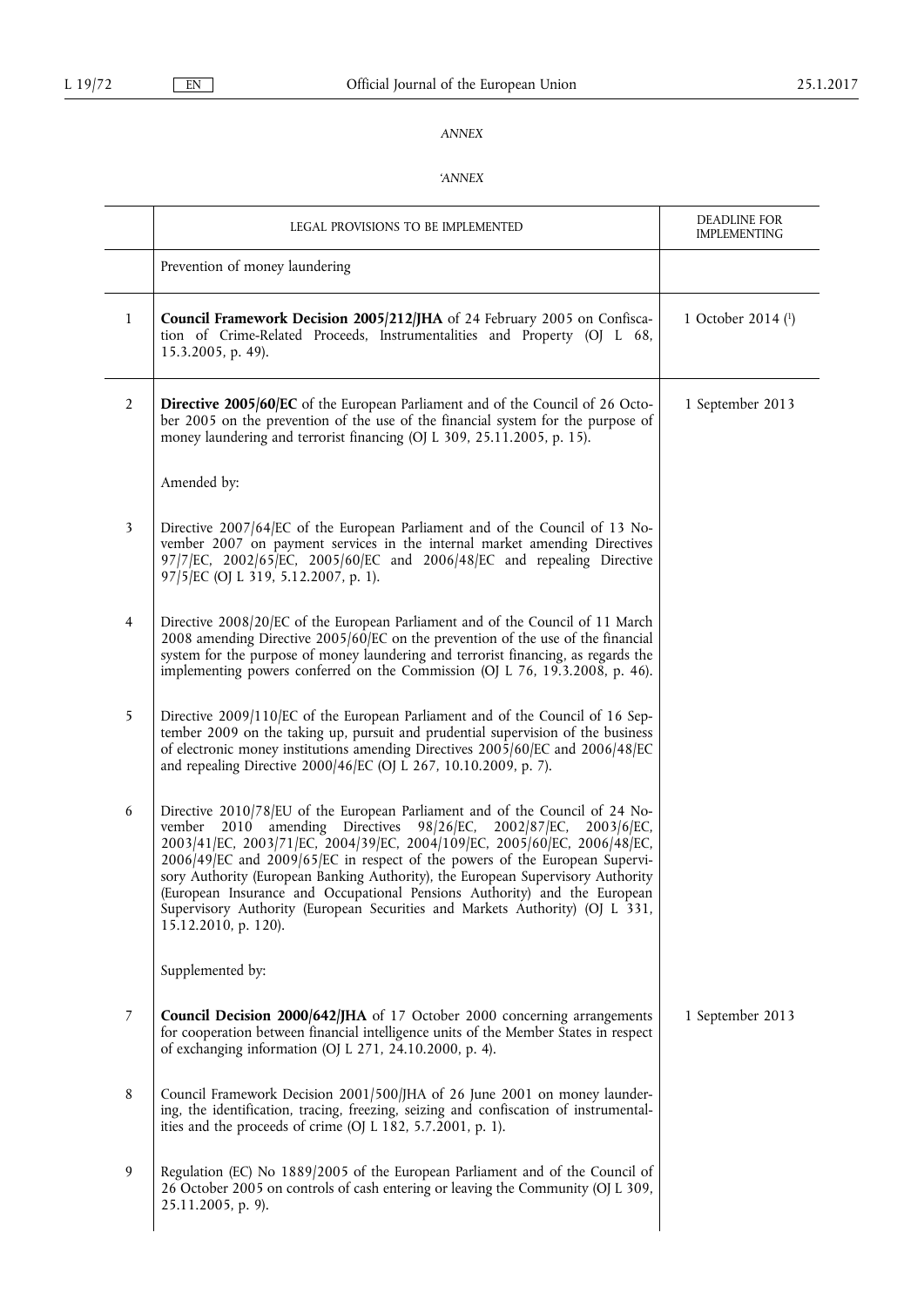|    | LEGAL PROVISIONS TO BE IMPLEMENTED                                                                                                                                                                                                                                                                                                                                                                                                                            | DEADLINE FOR<br><b>IMPLEMENTING</b> |
|----|---------------------------------------------------------------------------------------------------------------------------------------------------------------------------------------------------------------------------------------------------------------------------------------------------------------------------------------------------------------------------------------------------------------------------------------------------------------|-------------------------------------|
| 10 | Commission Directive 2006/70/EC of 1 August 2006 laying down implementing<br>measures for Directive 2005/60/EC of the European Parliament and of the Council<br>as regards the definition of politically exposed person and the technical criteria for<br>simplified customer due diligence procedures and for exemption on grounds of<br>a financial activity conducted on an occasional or very limited basis (OJ L 214,<br>4.8.2006, p. 29).               |                                     |
| 11 | Regulation (EC) No 1781/2006 of the European Parliament and of the Council of<br>15 November 2006 on information on the payer accompanying transfers of funds<br>(OJ L 345, 8.12.2006, p. 1).                                                                                                                                                                                                                                                                 |                                     |
| 12 | Council Decision 2007/845/JHA of 6 December 2007 concerning cooperation<br>between Asset Recovery Offices of the Member States in the field of tracing and<br>identification of proceeds from, or other property related to, crime (OJ L 332,<br>18.12.2007, p. 103).                                                                                                                                                                                         |                                     |
| 13 | <b>Directive 2014/42/EU</b> of the European Parliament and of the Council of 3 April<br>2014 on the freezing and confiscation of instrumentalities and proceeds of crime<br>in the European Union (OJ L 127, 29.4.2014, p. 39).                                                                                                                                                                                                                               | 1 November 2016 (2)                 |
| 14 | Regulation (EU) 2015/847 of the European Parliament and of the Council of<br>20 May 2015 on information accompanying transfers of funds and repealing<br>Regulation (EC) No 1781/2006 (OJ L 141, 5.6.2015, p. 1).                                                                                                                                                                                                                                             | 1 October 2017 (3)                  |
| 15 | Directive (EU) 2015/849 of the European Parliament and of the Council of<br>20 May 2015 on the prevention of the use of the financial system for the purposes<br>of money laundering or terrorist financing, amending Regulation (EU)<br>No 648/2012 of the European Parliament and of the Council, and repealing Direc-<br>tive 2005/60/EC of the European Parliament and of the Council and Commission<br>Directive 2006/70/EC (OJ L 141, 5.6.2015, p. 73). | 1 October 2017 (3)                  |
|    | Prevention of fraud and counterfeiting                                                                                                                                                                                                                                                                                                                                                                                                                        |                                     |
| 16 | Council Framework Decision 2001/413/JHA of 28 May 2001 combating fraud<br>and counterfeiting of non-cash means of payment, (OJ L 149, 2.6.2001, p. 1).                                                                                                                                                                                                                                                                                                        | 1 September 2013                    |
| 17 | Council Regulation (EC) No 1338/2001 of 28 June 2001 laying down measures<br>necessary for the protection of the euro against counterfeiting (OJ L 181,<br>$4.7.2001$ , p. 6).                                                                                                                                                                                                                                                                                | 1 September 2013                    |
|    | Amended by:                                                                                                                                                                                                                                                                                                                                                                                                                                                   |                                     |
| 18 | Council Regulation (EC) No 44/2009 of 18 December 2008 amending Regulation<br>(EC) No 1338/2001 laying down measures necessary for the protection of the<br>euro against counterfeiting (OJ L 17, 22.1.2009, p. 1).                                                                                                                                                                                                                                           |                                     |
| 19 | Council Decision 2001/887/JHA of 6 December 2001 on the protection of the<br>euro against counterfeiting (OJ L 329, 14.12.2001, p. 1).                                                                                                                                                                                                                                                                                                                        | 1 September 2013                    |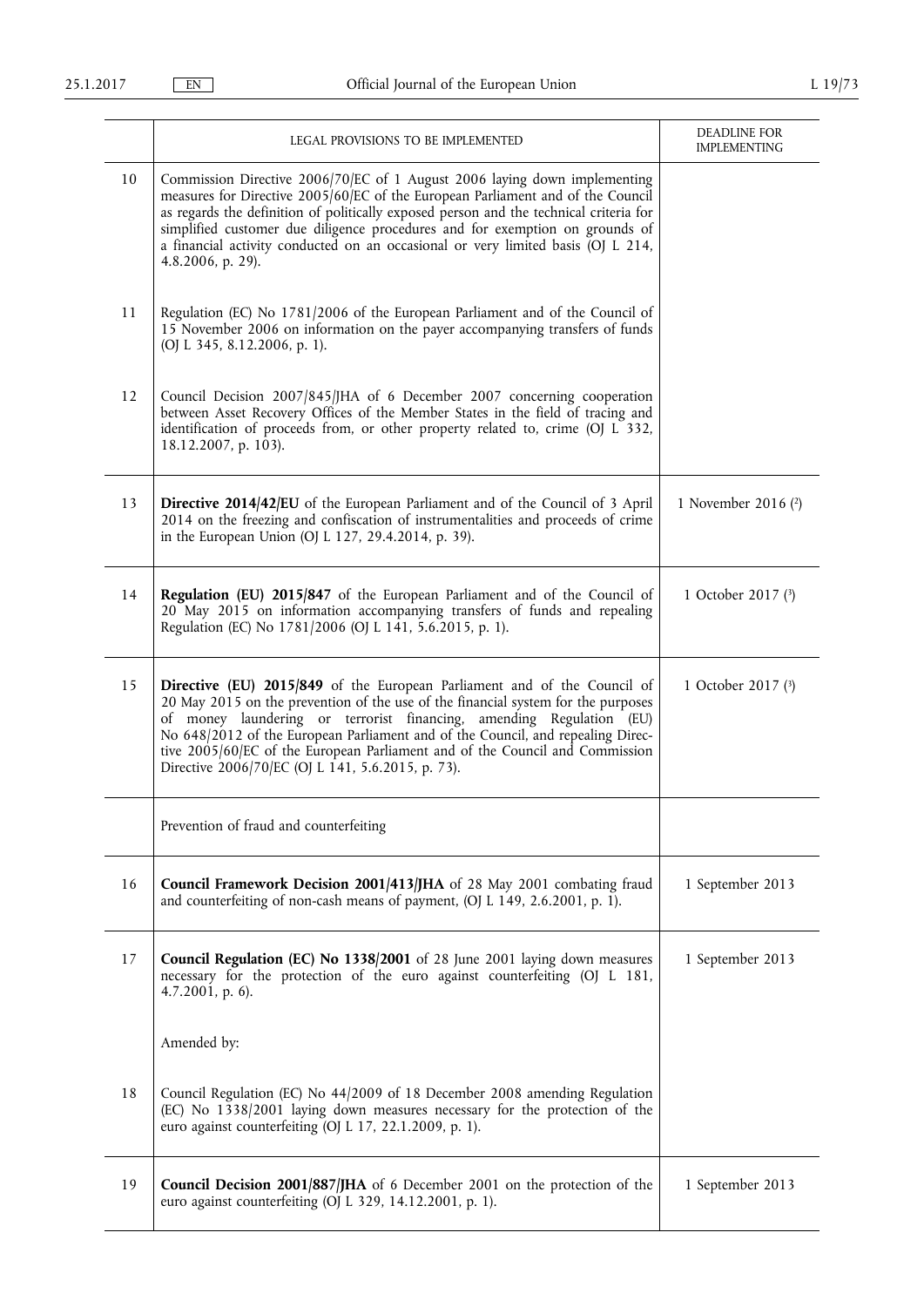|    | LEGAL PROVISIONS TO BE IMPLEMENTED                                                                                                                                                                                                                                                    | DEADLINE FOR<br><b>IMPLEMENTING</b> |
|----|---------------------------------------------------------------------------------------------------------------------------------------------------------------------------------------------------------------------------------------------------------------------------------------|-------------------------------------|
| 20 | Council Decision 2003/861/EC of 8 December 2003 concerning analysis and<br>cooperation with regard to counterfeit euro coins (OJ L 325, 12.12.2003, p. 44).                                                                                                                           | 1 September 2013                    |
| 21 | Council Regulation (EC) No 2182/2004 of 6 December 2004 concerning medals<br>and tokens similar to euro coins (OJ L 373, 21.12.2004, p. 1).                                                                                                                                           | 1 September 2013                    |
|    | Amended by:                                                                                                                                                                                                                                                                           |                                     |
| 22 | Council Regulation (EC) No 46/2009 of 18 December 2008 amending Regulation<br>(EC) No 2182/2004 concerning medals and tokens similar to euro coins (OJ L 17,<br>22.1.2009, p. 5).                                                                                                     |                                     |
| 23 | Directive 2014/62/EU of the European Parliament and of the Council of 15 May<br>2014 on the protection of the euro and other currencies against counterfeiting by<br>criminal law, and replacing Council Framework Decision 2000/383/JHA (OJ L 151,<br>21.5.2014, p. 1).              | 1 July 2016 $(2)$                   |
|    | Rules on euro banknotes and coins                                                                                                                                                                                                                                                     |                                     |
| 24 | Council Regulation (EC) No 2532/98 of 23 November 1998 concerning the<br>powers of the European Central Bank to impose sanctions (OJ L 318, 27.11.1998,<br>p. 4).                                                                                                                     | 1 September 2013                    |
| 25 | Council Conclusions of 23 November 1998 and of 5 November 2002 on col-<br>lector coins                                                                                                                                                                                                | 1 September 2013                    |
| 26 | Council Conclusions of 10 May 1999 on the quality management system for<br>euro coins                                                                                                                                                                                                 | 1 September 2013                    |
| 27 | Communication from the Commission of 22 October 2001 on copyright pro-<br>tection of the common face design of the euro coins $(C(2001)$ 600 final)<br>(OJ C 318, 13.11.2001, p. 3).                                                                                                  | 1 September 2013                    |
| 28 | Guideline of the European Central Bank ECB/2003/5 of 20 March 2003 on the<br>enforcement of measures to counter non-compliant reproductions of euro bank-<br>notes and on the exchange and withdrawal of euro banknotes (OJ L 78,<br>25.3.2003, p. 20).                               | 1 September 2013                    |
|    | Amended by:                                                                                                                                                                                                                                                                           |                                     |
| 29 | Guideline of the European Central Bank ECB/2013/11 of 19 April 2013 amending<br>Guideline ECB/2003/5 on the enforcement of measures to counter non-compliant<br>reproductions of euro banknotes and on the exchange and withdrawal of euro<br>banknotes (OJ L 118, 30.4.2013, p. 43). | 1 October 2013 (1)                  |
| 30 | Commission Recommendation 2009/23/EC of 19 December 2008 on common<br>guidelines for the national sides and the issuance of euro coins intended for circula-<br>tion (C(2008) 8625) (OJ L 9, 14.1.2009, p. 52).                                                                       | 1 September 2013                    |
| 31 | Decision of the European Central Bank ECB/2010/14 of 16 September 2010<br>on the authenticity and fitness checking and recirculation of euro banknotes<br>(OJ L 267, 9.10.2010, p. 1).                                                                                                | 1 September 2013                    |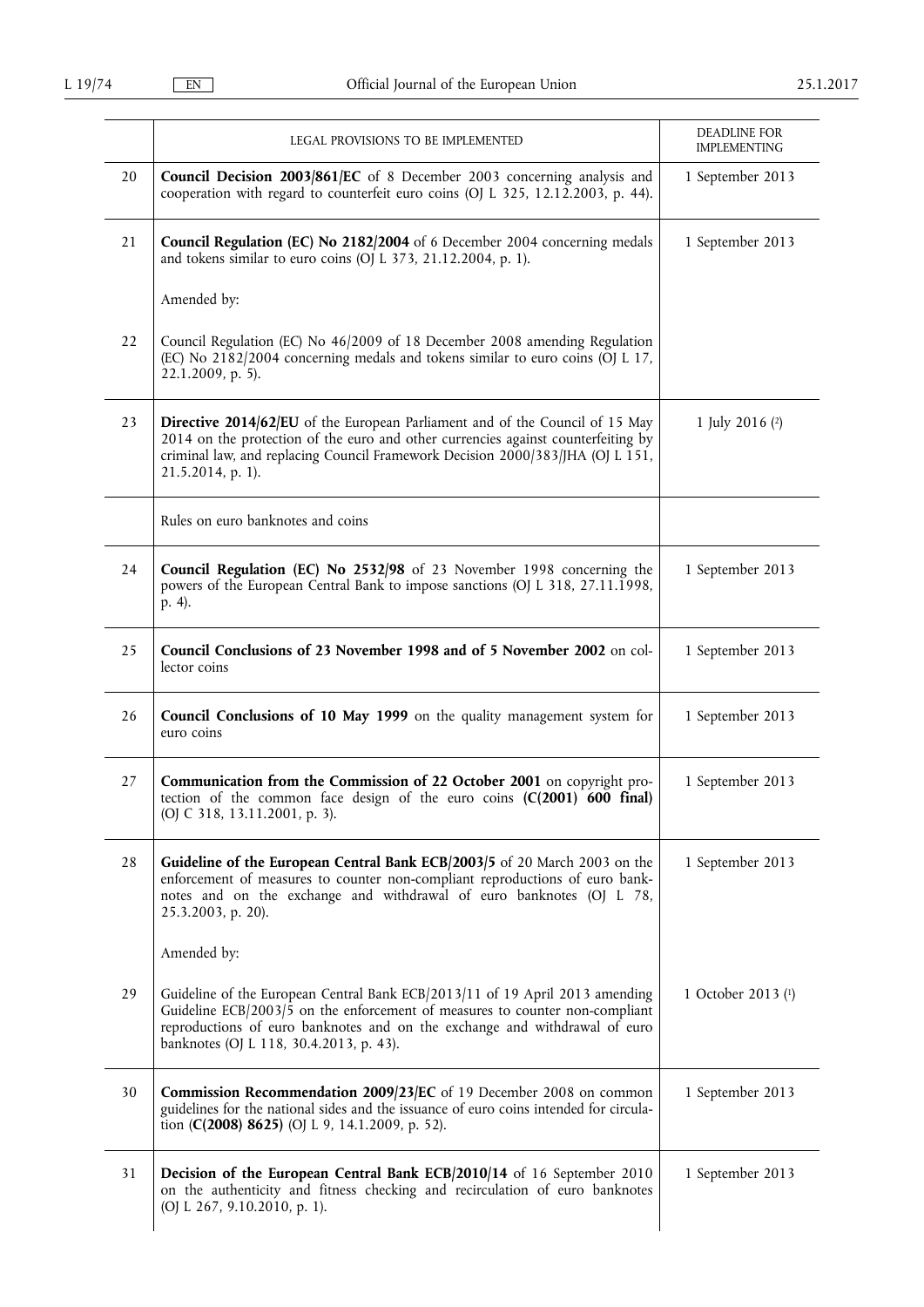|    | LEGAL PROVISIONS TO BE IMPLEMENTED                                                                                                                                                                                                                                                                                                                                                                                                                                   | DEADLINE FOR<br><b>IMPLEMENTING</b> |
|----|----------------------------------------------------------------------------------------------------------------------------------------------------------------------------------------------------------------------------------------------------------------------------------------------------------------------------------------------------------------------------------------------------------------------------------------------------------------------|-------------------------------------|
|    | Amended by:                                                                                                                                                                                                                                                                                                                                                                                                                                                          |                                     |
| 32 | Decision of the European Central Bank ECB/2012/19 of 7 September 2012<br>amending Decision ECB/2010/14 on the authenticity and fitness checking and re-<br>circulation of euro banknotes (2012/507/EU) (OJ L 253, 20.9.2012, p. 19).                                                                                                                                                                                                                                 | 1 October 2013 (1)                  |
| 33 | Regulation (EU) No 1210/2010 of the European Parliament and of the Council<br>of 15 December 2010 concerning authentication of euro coins and handling of<br>euro coins unfit for circulation (OJ L 339, 22.12.2010, p. 1).                                                                                                                                                                                                                                          | 1 September 2013                    |
| 34 | Regulation (EU) No 1214/2011 of the European Parliament and of the Council<br>of 16 November 2011 on the professional transport of euro cash by road between<br>euro-area Member States (OJ L 316, 29.11.2011, p. 1).                                                                                                                                                                                                                                                | 1 October 2014 (1)                  |
| 35 | Regulation (EU) No 651/2012 of the European Parliament and of the Council of<br>4 July 2012 on the issuance of euro coins (OJ L 201, 27.7.2012, p. 135).                                                                                                                                                                                                                                                                                                             | 1 October 2013 (1)                  |
| 36 | Decision ECB/2013/10 of 19 April 2013 on the denominations, specifications,<br>reproduction, exchange and withdrawal of euro banknotes (OJ L 118, 30.4.2013,<br>p. 37).                                                                                                                                                                                                                                                                                              | 1 October 2013 (1)                  |
| 37 | Council Regulation (EU) No 729/2014 of 24 June 2014 on denominations and<br>technical specifications of euro coins intended for circulation (Recast) (OJ L 194,<br>2.7.2014, p. 1).                                                                                                                                                                                                                                                                                  | 1 October 2013                      |
|    | Banking and Financial Legislation                                                                                                                                                                                                                                                                                                                                                                                                                                    |                                     |
| 38 | <b>Council Directive 86/635/EEC</b> of 8 December 1986 on the annual accounts and<br>consolidated accounts of banks and other financial institutions (OJ L 372,<br>31.12.1986, p. 1).                                                                                                                                                                                                                                                                                | 1 September 2016                    |
|    | Amended by:                                                                                                                                                                                                                                                                                                                                                                                                                                                          |                                     |
| 39 | Directive 2001/65/EC of the European Parliament and of the Council of 27 Sep-<br>tember 2001 amending Directives 78/660/EEC, 83/349/EEC and 86/635/EEC as<br>regards the valuation rules for the annual and consolidated accounts of certain<br>types of companies as well as of banks and other financial institutions (OJ L 283,<br>27.10.2001, p. 28).                                                                                                            |                                     |
| 40 | Directive 2003/51/EC of the European Parliament and of the Council of 18 June<br>2003 amending Directives 78/660/EEC, 83/349/EEC, 86/635/EEC and 91/674/EEC<br>on the annual and consolidated accounts of certain types of companies, banks and<br>other financial institutions and insurance undertakings (OJ L 178, 17.7.2003,<br>p. 16).                                                                                                                          |                                     |
| 41 | Directive 2006/46/EC of the European Parliament and of the Council of 14 June<br>2006 amending Council Directives 78/660/EEC on the annual accounts of certain<br>types of companies, 83/349/EEC on consolidated accounts, 86/635/EEC on the an-<br>nual accounts and consolidated accounts of banks and other financial institutions<br>and $91/674/EEC$ on the annual accounts and consolidated accounts of insurance<br>undertakings (OJ L 224, 16.8.2006, p. 1). |                                     |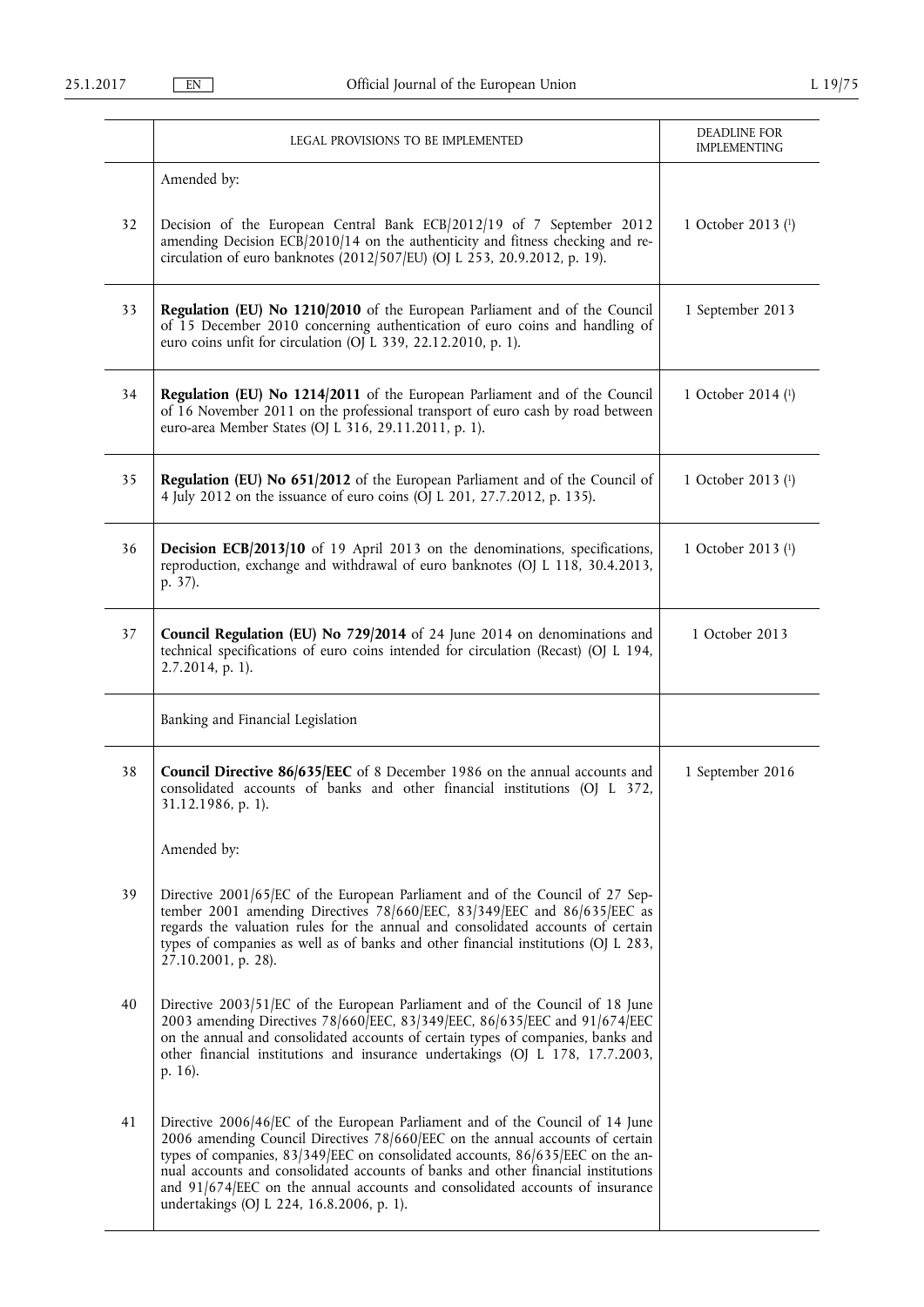|    | LEGAL PROVISIONS TO BE IMPLEMENTED                                                                                                                                                                                                                                                                                                                                                                                                                                                                                                                                                  | DEADLINE FOR<br><b>IMPLEMENTING</b> |
|----|-------------------------------------------------------------------------------------------------------------------------------------------------------------------------------------------------------------------------------------------------------------------------------------------------------------------------------------------------------------------------------------------------------------------------------------------------------------------------------------------------------------------------------------------------------------------------------------|-------------------------------------|
| 42 | Council Directive 89/117/EEC of 13 February 1989 on the obligations of<br>branches established in a Member State of credit institutions and financial institu-<br>tions having their head offices outside that Member State regarding the publication<br>of annual accounting documents (OJ L 44, 16.2.1989, p. 40).                                                                                                                                                                                                                                                                | 1 September 2018                    |
| 43 | Directive 97/9/EC of the European Parliament and of the Council of 3 March<br>1997 on investment compensation schemes (OJ L 84, 26.3.1997, p. 22).                                                                                                                                                                                                                                                                                                                                                                                                                                  | 1 September 2018                    |
| 44 | Directive 98/26/EC of the European Parliament and of the Council of 19 May<br>1998 on settlement finality in payment and securities settlement systems (OJ L 166,<br>11.6.1998, p. 45).                                                                                                                                                                                                                                                                                                                                                                                             | 1 September 2018                    |
|    | Amended by:                                                                                                                                                                                                                                                                                                                                                                                                                                                                                                                                                                         |                                     |
| 45 | Directive 2009/44/EC of the European Parliament and of the Council of 6 May<br>2009 amending Directive 98/26/EC on settlement finality in payment and securi-<br>ties settlement systems and Directive 2002/47/EC on financial collateral arrange-<br>ments as regards linked systems and credit claims (OJ L 146, 10.6.2009, p. 37).                                                                                                                                                                                                                                               |                                     |
| 46 | Directive 2010/78/EU of the European Parliament and of the Council of 24 No-<br>vember 2010 amending Directives 98/26/EC, 2002/87/EC, 2003/6/EC,<br>2003/41/EC, 2003/71/EC, 2004/39/EC, 2004/109/EC, 2005/60/EC, 2006/48/EC,<br>2006/49/EC and 2009/65/EC in respect of the powers of the European Supervi-<br>sory Authority (European Banking Authority), the European Supervisory Authority<br>(European Insurance and Occupational Pensions Authority) and the European<br>Supervisory Authority (European Securities and Markets Authority) (OJ L 331,<br>15.12.2010, p. 120). |                                     |
| 47 | Regulation (EU) No 648/2012 of the European Parliament and of the Council of 4<br>July 2012 on OTC derivatives, central counterparties and trade repositories<br>(OJ L 201, 27.7.2012, p. 1).                                                                                                                                                                                                                                                                                                                                                                                       |                                     |
| 48 | Regulation (EU) No 909/2014 of the European Parliament and of the Council of<br>23 July 2014 on improving securities settlement in the European Union and on<br>central securities depositories and amending Directives 98/26/EC and 2014/65/EU<br>and Regulation (EU) No 236/2012 (OJ L 257, 28.8.2014, p. 1).                                                                                                                                                                                                                                                                     | 1 September 2018                    |
| 49 | <b>Directive 2001/24/EC</b> of the European Parliament and of the Council of 4 April<br>2001 on the reorganisation and winding up of credit institutions (OJ L 125,<br>$5.5.2001$ , p. 15).                                                                                                                                                                                                                                                                                                                                                                                         | 1 September 2018                    |
|    | Amended by:                                                                                                                                                                                                                                                                                                                                                                                                                                                                                                                                                                         |                                     |
| 50 | Directive 2014/59/EU of the European Parliament and of the Council of 15 May<br>2014 establishing a framework for the recovery and resolution of credit institu-<br>tions and investment firms and amending Council Directive 82/891/EEC, and Di-<br>rectives 2001/24/EC, 2002/47/EC, 2004/25/EC, 2005/56/EC, 2007/36/EC,<br>2011/35/EU, 2012/30/EU and 2013/36/EU, and Regulations (EU) No 1093/2010<br>and (EU) No 648/2012, of the European Parliament and of the Council (OJ L 173,<br>12.6.2014, p. 190).                                                                      |                                     |
| 51 | Directive 2002/47/EC of the European Parliament and of the Council of 6 June<br>2002 on financial collateral arrangements (OJ L 168, 27.6.2002, p. 43).                                                                                                                                                                                                                                                                                                                                                                                                                             | 1 September 2018                    |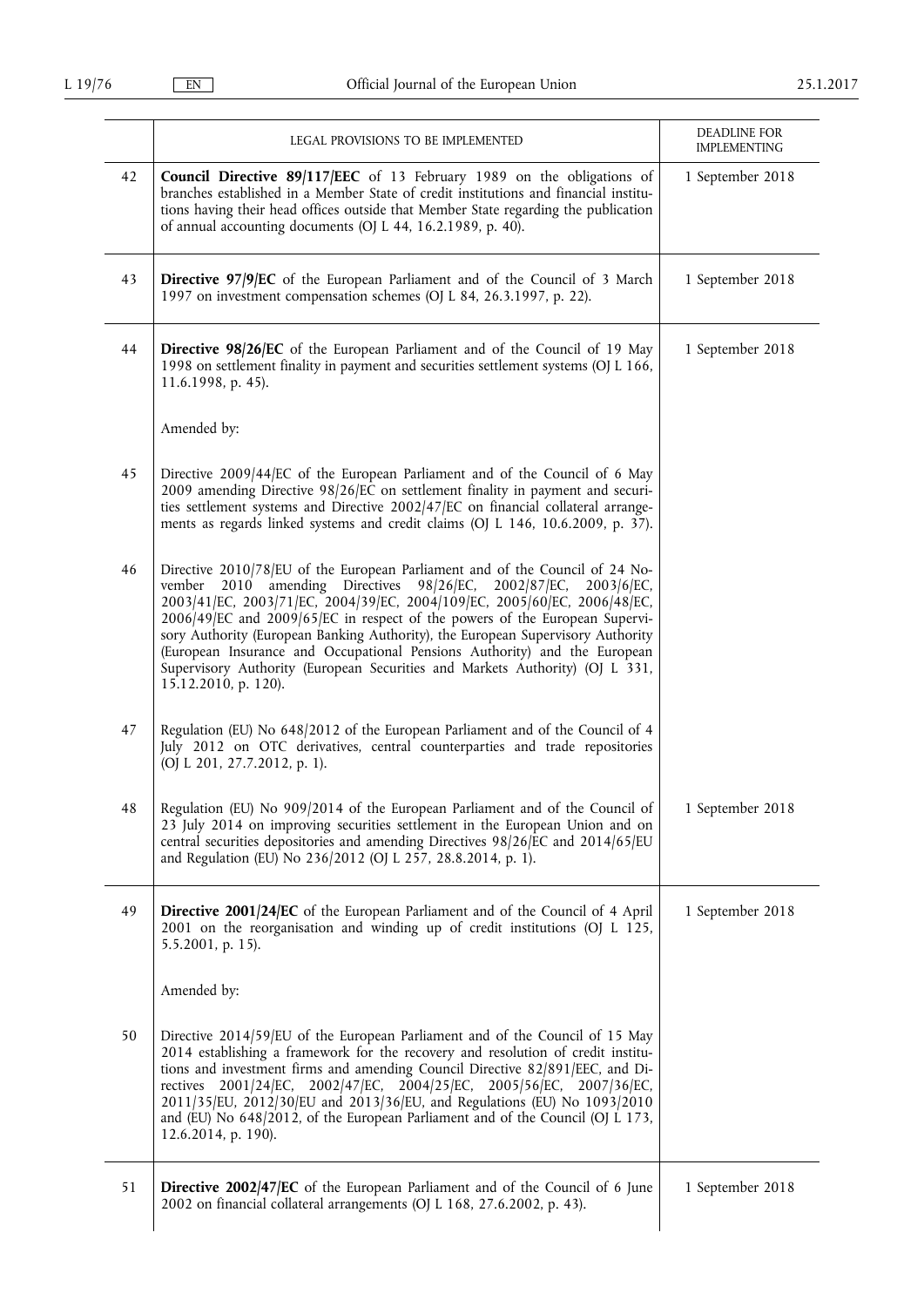|    | LEGAL PROVISIONS TO BE IMPLEMENTED                                                                                                                                                                                                                                                                                                                                                                                                                                                                                                                                                           | DEADLINE FOR<br><b>IMPLEMENTING</b> |
|----|----------------------------------------------------------------------------------------------------------------------------------------------------------------------------------------------------------------------------------------------------------------------------------------------------------------------------------------------------------------------------------------------------------------------------------------------------------------------------------------------------------------------------------------------------------------------------------------------|-------------------------------------|
|    | Amended by:                                                                                                                                                                                                                                                                                                                                                                                                                                                                                                                                                                                  |                                     |
| 52 | Directive 2009/44/EC of the European Parliament and of the Council of 6 May<br>2009 amending Directive 98/26/EC on settlement finality in payment and securi-<br>ties settlement systems and Directive 2002/47/EC on financial collateral arrange-<br>ments as regards linked systems and credit claims (OJ L 146, 10.6.2009, p. 37).                                                                                                                                                                                                                                                        |                                     |
| 53 | Directive 2014/59/EU of the European Parliament and of the Council of 15 May<br>2014 establishing a framework for the recovery and resolution of credit institu-<br>tions and investment firms and amending Council Directive 82/891/EEC, and Di-<br>rectives 2001/24/EC, 2002/47/EC, 2004/25/EC, 2005/56/EC, 2007/36/EC,<br>2011/35/EU, 2012/30/EU and 2013/36/EU, and Regulations (EU) No 1093/2010<br>and (EU) No 648/2012, of the European Parliament and of the Council (OJ L 173,<br>12.6.2014, p. 190).                                                                               |                                     |
| 54 | <b>Directive 2002/87/EC</b> of the European Parliament and of the Council of 16 De-<br>cember 2002 on the supplementary supervision of credit institutions, insurance<br>undertakings and investment firms in a financial conglomerate and amending<br>Council Directives 73/239/EEC, 79/267/EEC, 92/49/EEC, 92/96/EEC, 93/6/EEC<br>and 93/22/EEC, and Directives 98/78/EC and 2000/12/EC of the European Parlia-<br>ment and of the Council (OJ L 35, 11.2.2003, p. 1).                                                                                                                     | 1 September 2018                    |
|    | Amended by:                                                                                                                                                                                                                                                                                                                                                                                                                                                                                                                                                                                  |                                     |
| 55 | Directive 2005/1/EC of the European Parliament and of the Council of 9 March<br>2005 amending Council Directives 73/239/EEC, 85/611/EEC, 91/675/EEC,<br>92/49/EEC and 93/6/EEC and Directives 94/19/EC, 98/78/EC, 2000/12/EC,<br>$2001/34$ [EC, $2002/83$ [EC and $2002/87$ [EC in order to establish a new organisa-<br>tional structure for financial services committees (OJ L 79, 24.3.2005, p. 9).                                                                                                                                                                                      |                                     |
| 56 | Directive 2008/25/EC of the European Parliament and of the Council of 11 March<br>2008 amending Directive 2002/87/EC on the supplementary supervision of credit<br>institutions, insurance undertakings and investment firms in a financial conglomer-<br>ate, as regards the implementing powers conferred on the Commission (OJ L 81,<br>20.3.2008, p. 40).                                                                                                                                                                                                                                |                                     |
| 57 | Directive 2010/78/EU of the European Parliament and of the Council of 24 No-<br>2010 amending Directives 98/26/EC, 2002/87/EC,<br>$2003/6$ /EC,<br>vember<br>2003/41/EC, 2003/71/EC, 2004/39/EC, 2004/109/EC, 2005/60/EC, 2006/48/EC,<br>2006/49/EC and 2009/65/EC in respect of the powers of the European Supervi-<br>sory Authority (European Banking Authority), the European Supervisory Authority<br>(European Insurance and Occupational Pensions Authority) and the European<br>Supervisory Authority (European Securities and Markets Authority) (OJ L 331,<br>15.12.2010, p. 120). |                                     |
| 58 | Directive 2011/89/EU of the European Parliament and of the Council of 16 No-<br>vember 2011 amending Directives 98/78/EC, 2002/87/EC, 2006/48/EC and<br>2009/138/EC as regards the supplementary supervision of financial entities in<br>a financial conglomerate (OJ L 326, 8.12.2011, p. 113).                                                                                                                                                                                                                                                                                             |                                     |
| 59 | Directive 2013/36/EU of the European Parliament and of the Council of 26 June<br>2013 on access to the activity of credit institutions and the prudential supervision<br>of credit institutions and investment firms, amending Directive 2002/87/EC and re-<br>pealing Directives 2006/48/EC and 2006/49/EC (OJ L 176, 27.6.2013, p. 338).                                                                                                                                                                                                                                                   |                                     |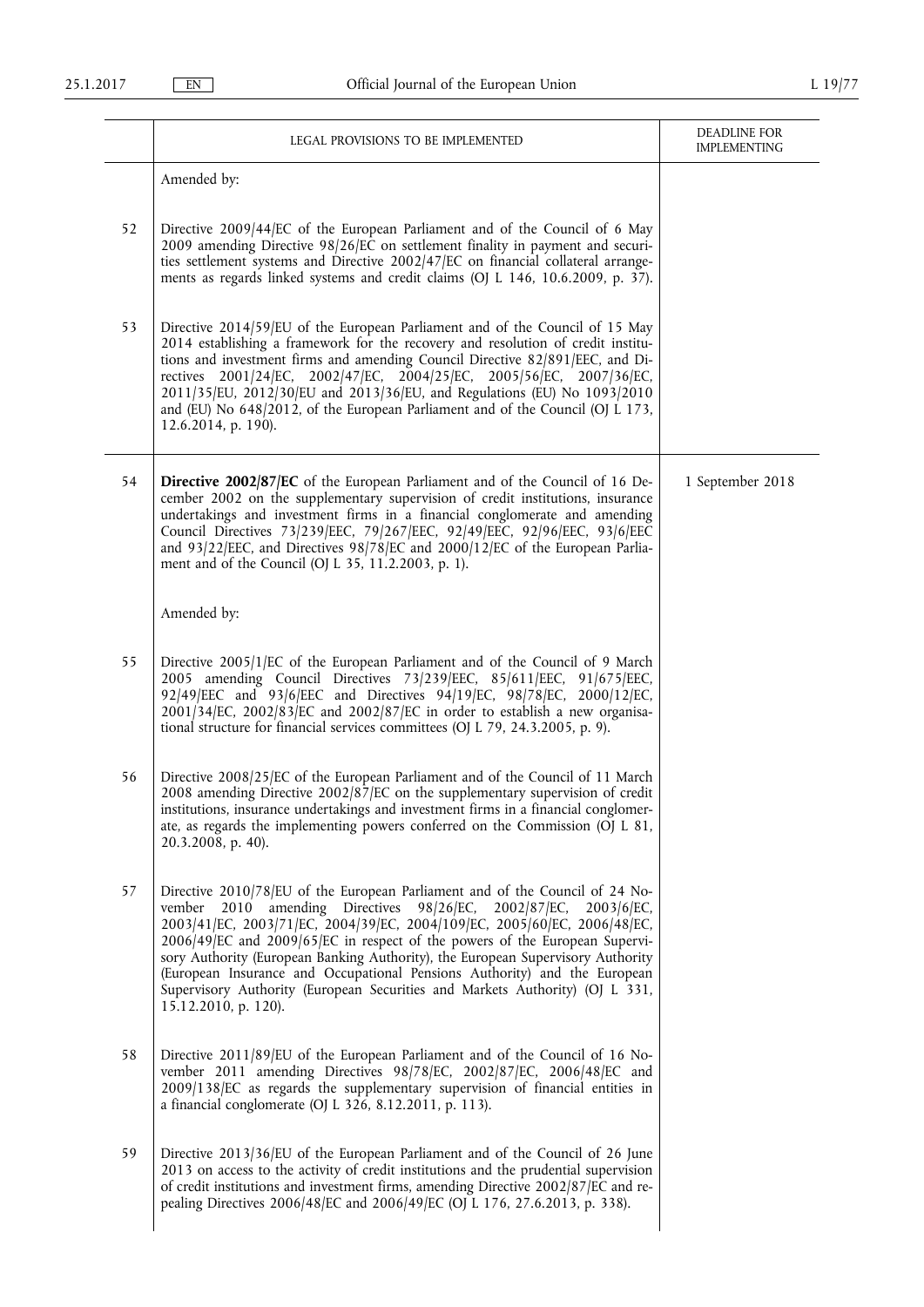|    | LEGAL PROVISIONS TO BE IMPLEMENTED                                                                                                                                                                                                                                                                                                                                                                                                                                                                                                                                                            | DEADLINE FOR<br><b>IMPLEMENTING</b> |
|----|-----------------------------------------------------------------------------------------------------------------------------------------------------------------------------------------------------------------------------------------------------------------------------------------------------------------------------------------------------------------------------------------------------------------------------------------------------------------------------------------------------------------------------------------------------------------------------------------------|-------------------------------------|
|    | Supplemented by:                                                                                                                                                                                                                                                                                                                                                                                                                                                                                                                                                                              |                                     |
| 60 | Commission Delegated Regulation (EU) 2015/2303 of 28 July 2015 supplement-<br>ing Directive 2002/87/EC of the European Parliament and of the Council with re-<br>gard to regulatory technical standards specifying the definitions and coordinating<br>the supplementary supervision of risk concentration and intra-group transactions<br>(OJ L 326, 11.12.2015, p. 34).                                                                                                                                                                                                                     | 1 September 2018 (4)                |
| 61 | Directive 2004/39/EC of the European Parliament and of the Council of 21 April<br>2004 on markets in financial instruments amending Council Directives<br>85/611/EEC and 93/6/EEC and Directive 2000/12/EC of the European Parliament<br>and of the Council and repealing Council Directive 93/22/EEC (OJ L 145,<br>30.4.2004, p. 1).                                                                                                                                                                                                                                                         | 1 September 2018                    |
|    | Amended by:                                                                                                                                                                                                                                                                                                                                                                                                                                                                                                                                                                                   |                                     |
| 62 | Directive 2006/31/EC of the European Parliament and of the Council of 5 April<br>2006 amending directive 2004/39/EC on markets in financial instruments, as re-<br>gards certain deadlines (OJ L 114, 27.4.2006, p. 60).                                                                                                                                                                                                                                                                                                                                                                      |                                     |
| 63 | Directive 2007/44/EC of the European Parliament and of the Council of 5 Septem-<br>ber 2007 amending Council Directive 92/49/EEC and Directives 2002/83/EC,<br>2004/39/EC, 2005/68/EC and 2006/48/EC as regards procedural rules and evalu-<br>ation criteria for the prudential assessment of acquisitions and increase of holdings<br>in the financial sector (OJ L 247, 21.9.2007, p. 1).                                                                                                                                                                                                  |                                     |
| 64 | Directive 2008/10/EC of the European Parliament and of the Council of 11 March<br>2008 amending Directive 2004/39/EC on markets in financial instruments, as re-<br>gards the implementing powers conferred on the Commission (OJ L 76,<br>19.3.2008, p. 33).                                                                                                                                                                                                                                                                                                                                 |                                     |
| 65 | Directive 2010/78/EU of the European Parliament and of the Council of 24 No-<br>2010 amending Directives 98/26/EC, 2002/87/EC,<br>$2003/6$ /EC,<br>vember<br>2003/41/EC, 2003/71/EC, 2004/39/EC, 2004/109/EC, 2005/60/EC, 2006/48/EC,<br>2006/49/EC, and 2009/65/EC in respect of the powers of the European Supervi-<br>sory Authority (European Banking Authority), the European Supervisory Authority<br>(European Insurance and Occupational Pensions Authority) and the European<br>Supervisory Authority (European Securities and Markets Authority) (OJ L 331,<br>15.12.2010, p. 120). |                                     |
|    | Supplemented by:                                                                                                                                                                                                                                                                                                                                                                                                                                                                                                                                                                              |                                     |
| 66 | Commission Regulation (EC) No 1287/2006 of 10 August 2006 implementing<br>Directive 2004/39/EC of the European Parliament and of the Council as regards re-<br>cord-keeping obligations for investment firms, transaction reporting, market trans-<br>parency, admission of financial instruments to trading, and defined terms for the<br>purposes of that Directive (OJ L 241, 2.9.2006, p. 1).                                                                                                                                                                                             | 1 September 2018                    |
| 67 | Commission Directive 2006/73/EC of 10 August 2006 implementing Directive<br>2004/39/EC of the European Parliament and of the Council as regards organisa-<br>tional requirements and operating conditions for investment firms and defined<br>terms for the purposes of that Directive (OJ L 241, 2.9.2006, p. 26).                                                                                                                                                                                                                                                                           | 1 September 2018                    |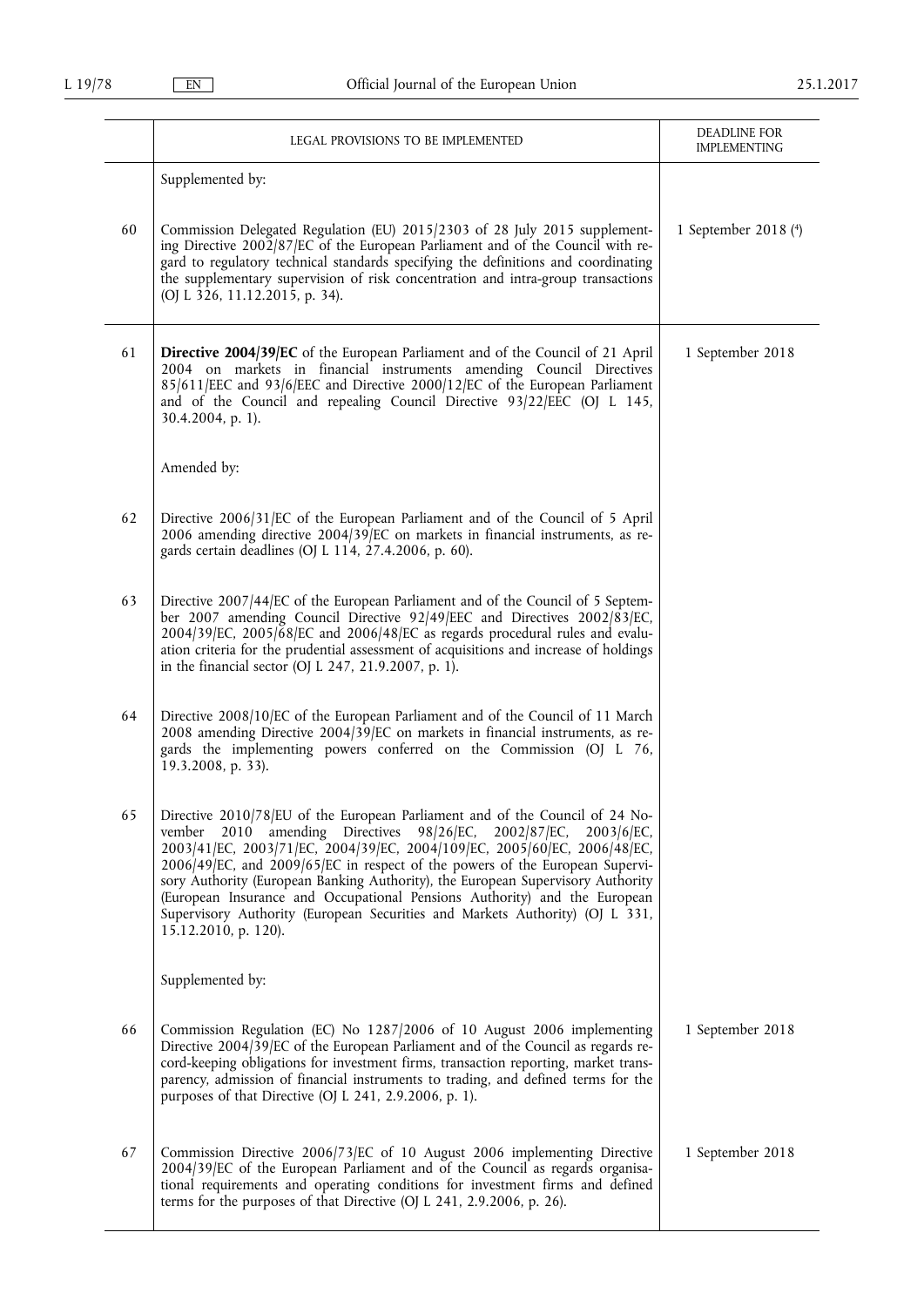|    | LEGAL PROVISIONS TO BE IMPLEMENTED                                                                                                                                                                                                                                                                                                               | DEADLINE FOR<br><b>IMPLEMENTING</b> |
|----|--------------------------------------------------------------------------------------------------------------------------------------------------------------------------------------------------------------------------------------------------------------------------------------------------------------------------------------------------|-------------------------------------|
| 68 | <b>Directive 2007/64/EC</b> of the European Parliament and of the Council of 13 No-<br>vember 2007 on payment services in the internal market amending Directives<br>97/7/EC, 2002/65/EC, 2005/60/EC and 2006/48/EC and repealing Directive<br>97/5/EC (OJ L 319, 5.12.2007, p. 1).                                                              | 1 September 2016                    |
|    | Amended by:                                                                                                                                                                                                                                                                                                                                      |                                     |
| 69 | Directive 2009/111/EC of the European Parliament and of the Council of 16 Sep-<br>tember 2009 amending Directives 2006/48/EC, 2006/49/EC and 2007/64/EC as<br>regards banks affiliated to central institutions, certain own funds items, large expo-<br>sures, supervisory arrangements, and crisis management (OJ L 302, 17.11.2009,<br>p. 97). |                                     |
| 70 | Directive 2013/36/EU of the European Parliament and of the Council of 26 June<br>2013 on access to the activity of credit institutions and the prudential supervision<br>of credit institutions and investment firms, amending Directive 2002/87/EC and re-<br>pealing Directives 2006/48/EC and 2006/49/EC (OJ L 176, 27.6.2013, p. 338).       | 1 September 2017 $(3)$              |
| 71 | Regulation (EC) No 924/2009 of the European Parliament and of the Council of<br>16 September 2009 on cross-border payments in the Community and repealing<br>Regulation (EC) No 2560/2001 (OJ L 266, 9.10.2009, p. 11).                                                                                                                          | 1 September 2018                    |
|    | Amended by:                                                                                                                                                                                                                                                                                                                                      |                                     |
| 72 | Regulation (EU) No 260/2012 of the European Parliament and of the Council of<br>14 March 2012 establishing technical and business requirements for credit trans-<br>fers and direct debits in euro and amending Regulation (EC) No 924/2009 (OJ L 94,<br>30.3.2012, p. 22).                                                                      | 1 September 2018 $(1)$              |
| 73 | Directive 2009/110/EC of the European Parliament and of the Council of 16 Sep-<br>tember 2009 on the taking up, pursuit and prudential supervision of the business<br>of electronic money institutions amending Directives 2005/60/EC and 2006/48/EC<br>and repealing Directive 2000/46/EC (OJ L 267, 10.10.2009, p. 7).                         | 1 September 2016                    |
|    | Amended by:                                                                                                                                                                                                                                                                                                                                      |                                     |
| 74 | Directive 2013/36/EU of the European Parliament and of the Council of 26 June<br>2013 on access to the activity of credit institutions and the prudential supervision<br>of credit institutions and investment firms, amending Directive 2002/87/EC and re-<br>pealing Directives 2006/48/EC and 2006/49/EC (OJ L 176, 27.6.2013, p. 338).       | 1 September 2017 $(3)$              |
| 75 | Directive (EU) 2015/2366 of the European Parliament and of the Council of 25 No-<br>vember 2015 on payment services in the internal market, amending Directives<br>2002/65/EC, 2009/110/EC and 2013/36/EU and Regulation (EU) No 1093/2010,<br>and repealing Directive 2007/64/EC (OJ L 337, 23.12.2015, p. 35).                                 | 30 September 2018 (4)               |
| 76 | Council Regulation (EU) No 1096/2010 of 17 November 2010 conferring<br>specific tasks upon the European Central Bank concerning the functioning of the<br>European Systemic Risk Board (OJ L 331, 15.12.2010, p. 162).                                                                                                                           | 1 September 2016                    |
| 77 | Regulation (EU) No 1092/2010 of the European Parliament and of the Council<br>of 24 November 2010 on European Union macro-prudential oversight of the<br>financial system and establishing a European Systemic Risk Board (OJ L 331,<br>15.12.2010, p. 1).                                                                                       | 1 September 2016                    |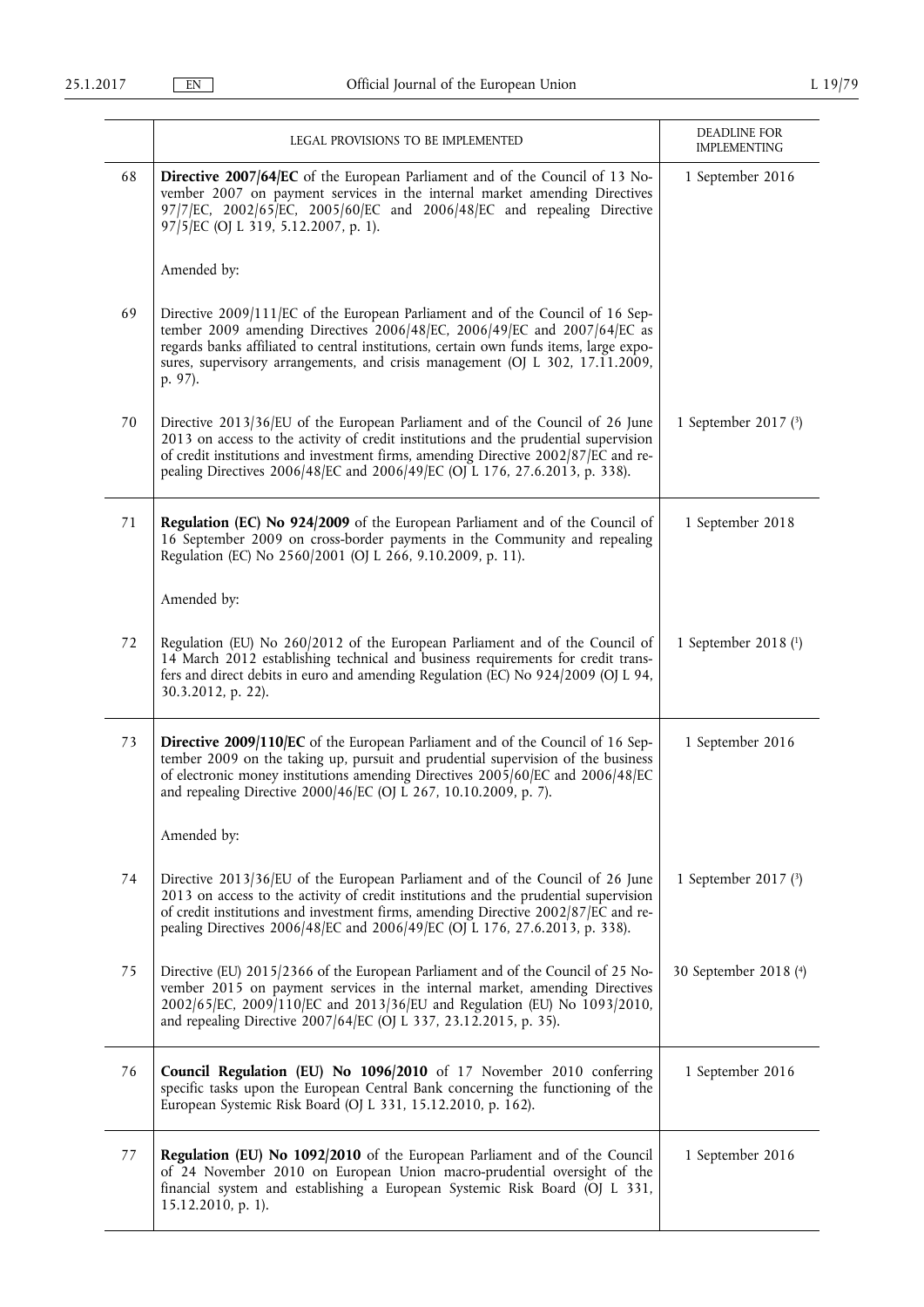|    | LEGAL PROVISIONS TO BE IMPLEMENTED                                                                                                                                                                                                                                                                                                                                                                                                                                                                             | DEADLINE FOR<br>IMPLEMENTING |
|----|----------------------------------------------------------------------------------------------------------------------------------------------------------------------------------------------------------------------------------------------------------------------------------------------------------------------------------------------------------------------------------------------------------------------------------------------------------------------------------------------------------------|------------------------------|
| 78 | Regulation (EU) No 1093/2010 of the European Parliament and of the Council<br>of 24 November 2010 establishing a European Supervisory Authority (European<br>Banking Authority), amending Decision No 716/2009/EC and repealing Commis-<br>sion Decision 2009/78/EC (OJ L 331, 15.12.2010, p. 12).                                                                                                                                                                                                             | 1 September 2016             |
|    | Amended by:                                                                                                                                                                                                                                                                                                                                                                                                                                                                                                    |                              |
| 79 | Regulation (EU) No 1022/2013 of the European Parliament and of the Council of<br>22 October 2013 amending Regulation (EU) No 1093/2010 establishing a Euro-<br>pean Supervisory Authority (European Banking Authority) as regards the conferral<br>of specific tasks on the European Central Bank pursuant to Council Regulation<br>(EU) No 1024/2013 (OJ L 287, 29.10.2013, p. 5).                                                                                                                            |                              |
| 80 | Directive 2014/17/EU of the European Parliament and of the Council of 4 Febru-<br>ary 2014 on credit agreements for consumers relating to residential immovable<br>property and amending Directives 2008/48/EC and 2013/36/EU and Regulation<br>(EU) No 1093/2010 (OJ L 60, 28.2.2014, p. 34).                                                                                                                                                                                                                 |                              |
| 81 | Directive 2014/59/EU of the European Parliament and of the Council of 15 May<br>2014 establishing a framework for the recovery and resolution of credit institu-<br>tions and investment firms and amending Council Directive 82/891/EEC, and Di-<br>rectives 2001/24/EC, 2002/47/EC, 2004/25/EC, 2005/56/EC, 2007/36/EC,<br>2011/35/EU, 2012/30/EU and 2013/36/EU, and Regulations (EU) No 1093/2010<br>and (EU) No 648/2012, of the European Parliament and of the Council (OJ L 173,<br>12.6.2014, p. 190). | 1 September 2018 (3)         |
| 82 | Directive (EU) 2015/2366 of the European Parliament and of the Council of 25 No-<br>vember 2015 on payment services in the internal market, amending Directives<br>2002/65/EC, 2009/110/EC and 2013/36/EU and Regulation (EU) No 1093/2010,<br>and repealing Directive 2007/64/EC (OJ L 337, 23.12.2015, p. 35).                                                                                                                                                                                               |                              |
| 83 | Regulation (EU) No 1095/2010 of the European Parliament and of the Council<br>of 24 November 2010 establishing a European Supervisory Authority (European<br>Securities and Markets Authority), amending Decision No 716/2009/EC and re-<br>pealing Commission Decision 2009/77/EC (OJ L 331, 15.12.2010, p. 84).                                                                                                                                                                                              | 1 September 2016             |
|    | Amended by:                                                                                                                                                                                                                                                                                                                                                                                                                                                                                                    |                              |
| 84 | Directive 2011/61/EU of the European Parliament and of the Council of 8 June<br>2011 on Alternative Investment Fund Managers and amending Directives<br>2003/41/EC and 2009/65/EC and Regulations (EC) No 1060/2009 and (EU)<br>No 1095/2010 (OJ L 174, 1.7.2011, p. 1).                                                                                                                                                                                                                                       |                              |
| 85 | Regulation (EU) No 258/2014 of the European Parliament and of the Council of<br>3 April 2014 establishing a Union programme to support specific activities in the<br>field of financial reporting and auditing for the period of 2014-20 and repealing<br>Decision No 716/2009/EC (OJ L 105, 8.4.2014, p. 1).                                                                                                                                                                                                  |                              |
| 86 | Directive 2014/51/EU of the European Parliament and of the Council of 16 April<br>2014 amending Directives 2003/71/EC and 2009/138/EC and Regulations (EC)<br>No 1060/2009, (EU) No 1094/2010 and (EU) No 1095/2010 in respect of the<br>powers of the European Supervisory Authority (European Insurance and Occupa-<br>tional Pensions Authority) and the European Supervisory Authority (European<br>Securities and Markets Authority) (OJ L 153, 22.5.2014, p. 1).                                         |                              |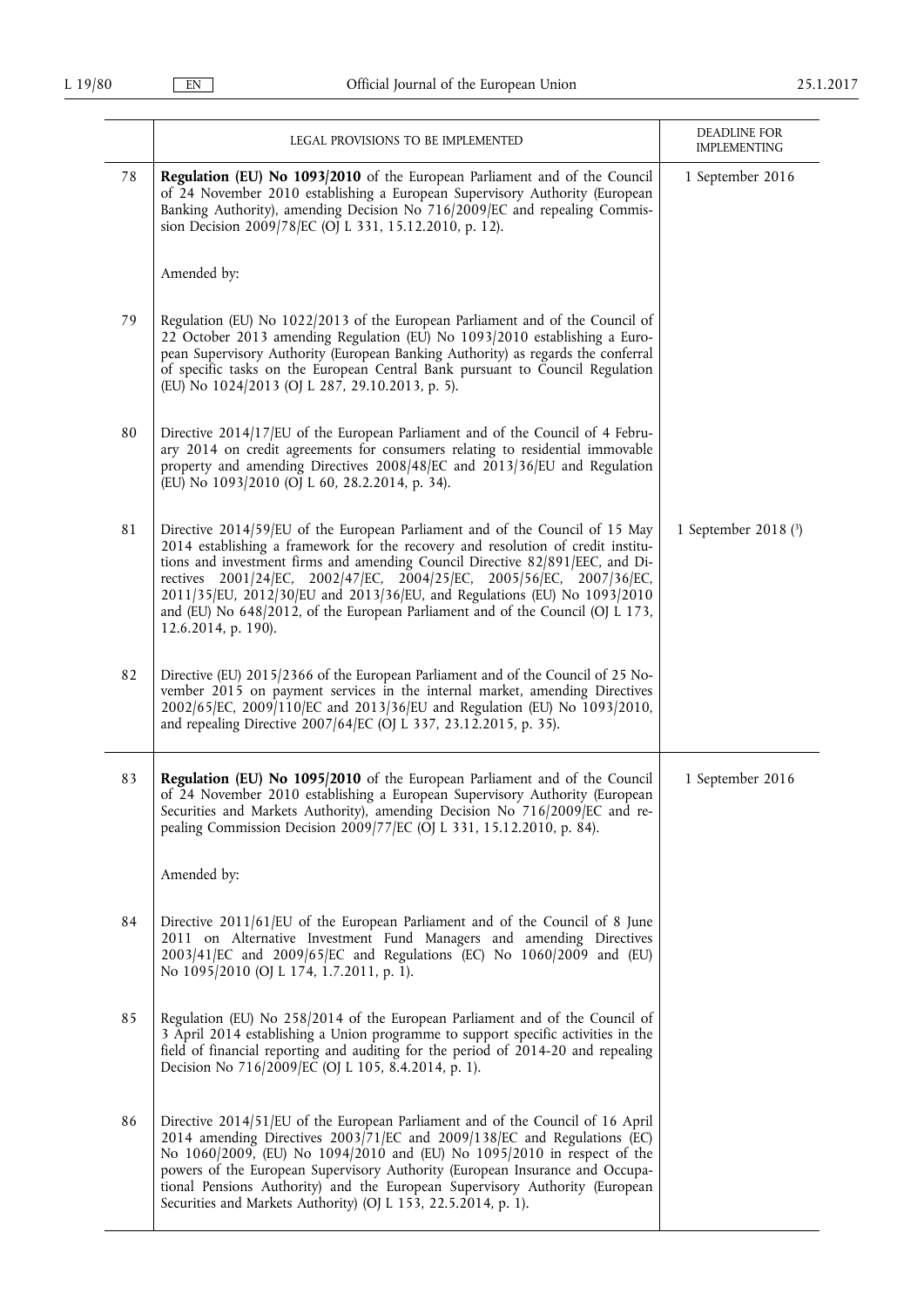|    | LEGAL PROVISIONS TO BE IMPLEMENTED                                                                                                                                                                                                                                                                                                                                                                                                                                                                                                                                                                  | DEADLINE FOR<br><b>IMPLEMENTING</b> |
|----|-----------------------------------------------------------------------------------------------------------------------------------------------------------------------------------------------------------------------------------------------------------------------------------------------------------------------------------------------------------------------------------------------------------------------------------------------------------------------------------------------------------------------------------------------------------------------------------------------------|-------------------------------------|
| 87 | Directive 2010/78/EU of the European Parliament and of the Council of 24 No-<br>amending Directives 98/26/EC,<br>vember<br>2002/87/EC,<br>$2003/6$ /EC,<br>2010<br>2003/41/EC, 2003/71/EC, 2004/39/EC, 2004/109/EC, 2005/60/EC, 2006/48/EC,<br>2006/49/EC, and 2009/65/EC in respect of the powers of the European Supervi-<br>sory Authority (European Banking Authority), the European Supervisory Authority<br>(European Insurance and Occupational Pensions Authority) and the European<br>Supervisory Authority (European Securities and Markets Authority) (OJ L 331,<br>15.12.2010, p. 120). | 1 September 2016                    |
|    | Amended by:                                                                                                                                                                                                                                                                                                                                                                                                                                                                                                                                                                                         |                                     |
| 88 | Directive 2013/36/EU of the European Parliament and of the Council of 26 June<br>2013 on access to the activity of credit institutions and the prudential supervision<br>of credit institutions and investment firms, amending Directive 2002/87/EC and re-<br>pealing Directives 2006/48/EC and 2006/49/EC (OJ L 176, 27.6.2013, p. 338).                                                                                                                                                                                                                                                          | 1 September 2017 (3)                |
| 89 | Directive 2014/65/EU of the European Parliament and of the Council of 15 May<br>2014 on markets in financial instruments and amending Directive 2002/92/EC<br>and Directive 2011/61/EU (OJ L 173, 12.6.2014, p. 349).                                                                                                                                                                                                                                                                                                                                                                               | 31 December 2020 (3)                |
| 90 | Regulation (EU) No 260/2012 of the European Parliament and of the Council of<br>14 March 2012 establishing technical and business requirements for credit trans-<br>fers and direct debits in euro and amending Regulation (EC) No 924/2009 (OJ L 94,<br>30.3.2012, p. 22).                                                                                                                                                                                                                                                                                                                         | 1 April 2018 (2)                    |
|    | Amended by:                                                                                                                                                                                                                                                                                                                                                                                                                                                                                                                                                                                         |                                     |
| 91 | Regulation (EU) No 248/2014 of the European Parliament and of the Council of<br>26 February 2014 amending Regulation (EU) No 260/2012 as regards the migra-<br>tion to Union-wide credit transfers and direct debits (OJ L 84, 20.3.2014, p. 1).                                                                                                                                                                                                                                                                                                                                                    |                                     |
| 92 | Regulation (EU) No 648/2012 of the European Parliament and of the Council of<br>4 July 2012 on OTC derivatives, central counterparties and trade repositories,<br>(OJ L 201, 27.7.2012, p. 1).                                                                                                                                                                                                                                                                                                                                                                                                      | 30 September 2019 (3)               |
|    | Amended by:                                                                                                                                                                                                                                                                                                                                                                                                                                                                                                                                                                                         |                                     |
| 93 | Regulation (EU) No 575/2013 of the European Parliament and of the Council of<br>26 June 2013 on prudential requirements for credit institutions and investment<br>firms and amending Regulation (EU) No 648/2012 (OJ L 176, 27.6.2013, p. 1).                                                                                                                                                                                                                                                                                                                                                       |                                     |
| 94 | Commission Delegated Regulation (EU) No 1002/2013 of 12 July 2013 amending<br>Regulation (EU) No 648/2012 of the European Parliament and of the Council on<br>OTC derivatives, central counterparties and trade repositories with regard to the<br>list of exempted entities (OJ L 279, 19.10.2013, p. 2).                                                                                                                                                                                                                                                                                          |                                     |
| 95 | Directive 2014/59/EU of the European Parliament and of the Council of 15 May<br>2014 establishing a framework for the recovery and resolution of credit institu-<br>tions and investment firms and amending Council Directive 82/891/EEC, and Di-<br>rectives 2001/24/EC, 2002/47/EC, 2004/25/EC, 2005/56/EC, 2007/36/EC,<br>2011/35/EU, 2012/30/EU and 2013/36/EU, and Regulations (EU) No 1093/2010<br>and (EU) No 648/2012, of the European Parliament and of the Council (OJ L 173,<br>12.6.2014, p. 190).                                                                                      |                                     |
| 96 | Regulation (EU) No 600/2014 of the European Parliament and of the Council of<br>15 May 2014 on markets in financial instruments and amending Regulation (EU)<br>No 648/2012 (OJ L 173, 12.6.2014, p. 84).                                                                                                                                                                                                                                                                                                                                                                                           |                                     |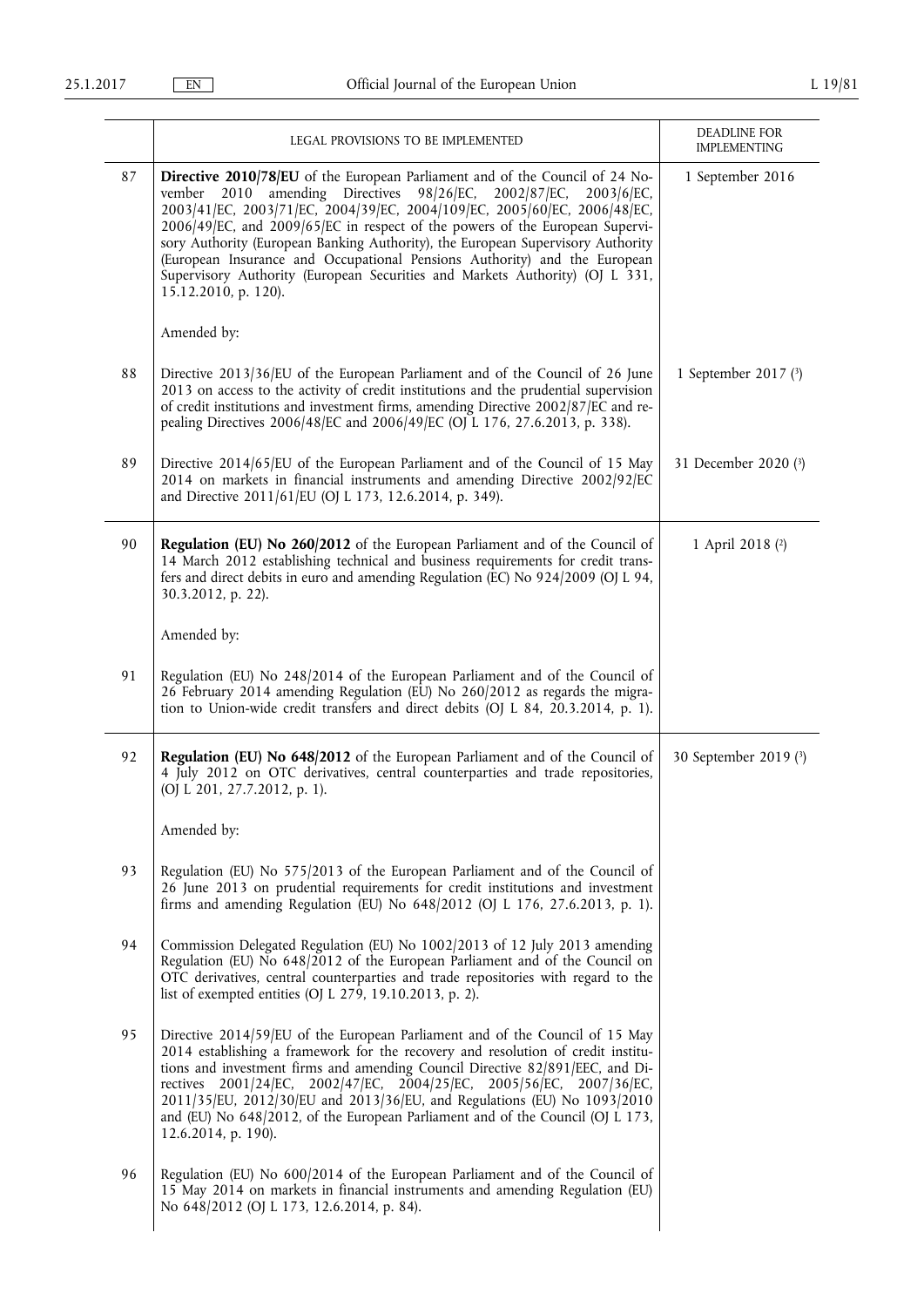|     | LEGAL PROVISIONS TO BE IMPLEMENTED                                                                                                                                                                                                                                                                                                                                                                                                                                                        | DEADLINE FOR<br><b>IMPLEMENTING</b> |
|-----|-------------------------------------------------------------------------------------------------------------------------------------------------------------------------------------------------------------------------------------------------------------------------------------------------------------------------------------------------------------------------------------------------------------------------------------------------------------------------------------------|-------------------------------------|
| 97  | Directive (EU) 2015/849 of the European Parliament and of the Council of 20 May<br>2015 on the prevention of the use of the financial system for the purposes of<br>money laundering or terrorist financing, amending Regulation (EU) No 648/2012<br>of the European Parliament and of the Council, and repealing Directive<br>2005/60/EC of the European Parliament and of the Council and Commission<br>Directive 2006/70/EC (OJ L 141, 5.6.2015, p. 73).                               |                                     |
| 98  | Commission Delegated Regulation (EU) 2015/1515 of 5 June 2015 amending<br>Regulation (EU) No 648/2012 of the European Parliament and of the Council as<br>regards the extension of the transitional periods related to pension scheme arrange-<br>ments (OJ L 239, 15.9.2015, p. 63).                                                                                                                                                                                                     | 30 September 2019 (4)               |
| 99  | Regulation (EU) 2015/2365 of the European Parliament and of the Council of<br>25 November 2015 on transparency of securities financing transactions and of re-<br>use and amending Regulation (EU) No 648/2012 (OJ L 337, 23.12.2015, p. 1).                                                                                                                                                                                                                                              | 30 September 2019 (4)               |
|     | Supplemented by:                                                                                                                                                                                                                                                                                                                                                                                                                                                                          |                                     |
| 100 | Commission Implementing Regulation (EU) No 1247/2012 of 19 December 2012<br>laying down implementing technical standards with regard to the format and fre-<br>quency of trade reports to trade repositories according to Regulation (EU)<br>No 648/2012 of the European Parliament and of the Council on OTC derivatives,<br>central counterparties and trade repositories, (OJ L 352, 21.12.2012, p. 20).                                                                               |                                     |
| 101 | Commission Implementing Regulation (EU) No 1248/2012 of 19 December 2012<br>laying down implementing technical standards with regard to the format of appli-<br>cations for registration of trade repositories according to Regulation (EU)<br>No 648/2012 of the European Parliament and of the Council on OTC derivatives,<br>central counterparties and trade repositories (OJ L 352, 21.12.2012, p. 30).                                                                              |                                     |
| 102 | Commission Implementing Regulation (EU) No 1249/2012 of 19 December 2012<br>laying down implementing technical standards with regard to the format of the re-<br>cords to be maintained by central counterparties according to Regulation (EU)<br>No 648/2012 of the European Parliament and of the Council on OTC derivatives,<br>central counterparties and trade repositories (OJ L 352, 21.12.2012, p. 32).                                                                           |                                     |
| 103 | Commission Delegated Regulation (EU) No 148/2013 of 19 December 2012 sup-<br>plementing Regulation (EU) No 648/2012 of the European Parliament and of the<br>Council on OTC derivatives, central counterparties and trade repositories with re-<br>gard to regulatory technical standards on the minimum details of the data to be re-<br>ported to trade repositories (OJ L 52, 23.2.2013, p. 1).                                                                                        |                                     |
| 104 | Commission Delegated Regulation (EU) No 149/2013 of 19 December 2012 sup-<br>plementing Regulation (EU) No 648/2012 of the European Parliament and of the<br>Council with regard to regulatory technical standards on indirect clearing arrange-<br>ments, the clearing obligation, the public register, access to a trading venue, non-<br>financial counterparties, and risk mitigation techniques for OTC derivatives con-<br>tracts not cleared by a CCP (OJ L 52, 23.2.2013, p. 11). |                                     |
| 105 | Commission Delegated Regulation (EU) No 150/2013 of 19 December 2012 sup-<br>plementing Regulation (EU) No 648/2012 of the European Parliament and of the<br>Council on OTC derivatives, central counterparties and trade repositories with re-<br>gard to regulatory technical standards specifying the details of the application for<br>registration as a trade repository (OJ L 52, 23.2.2013, p. 25).                                                                                |                                     |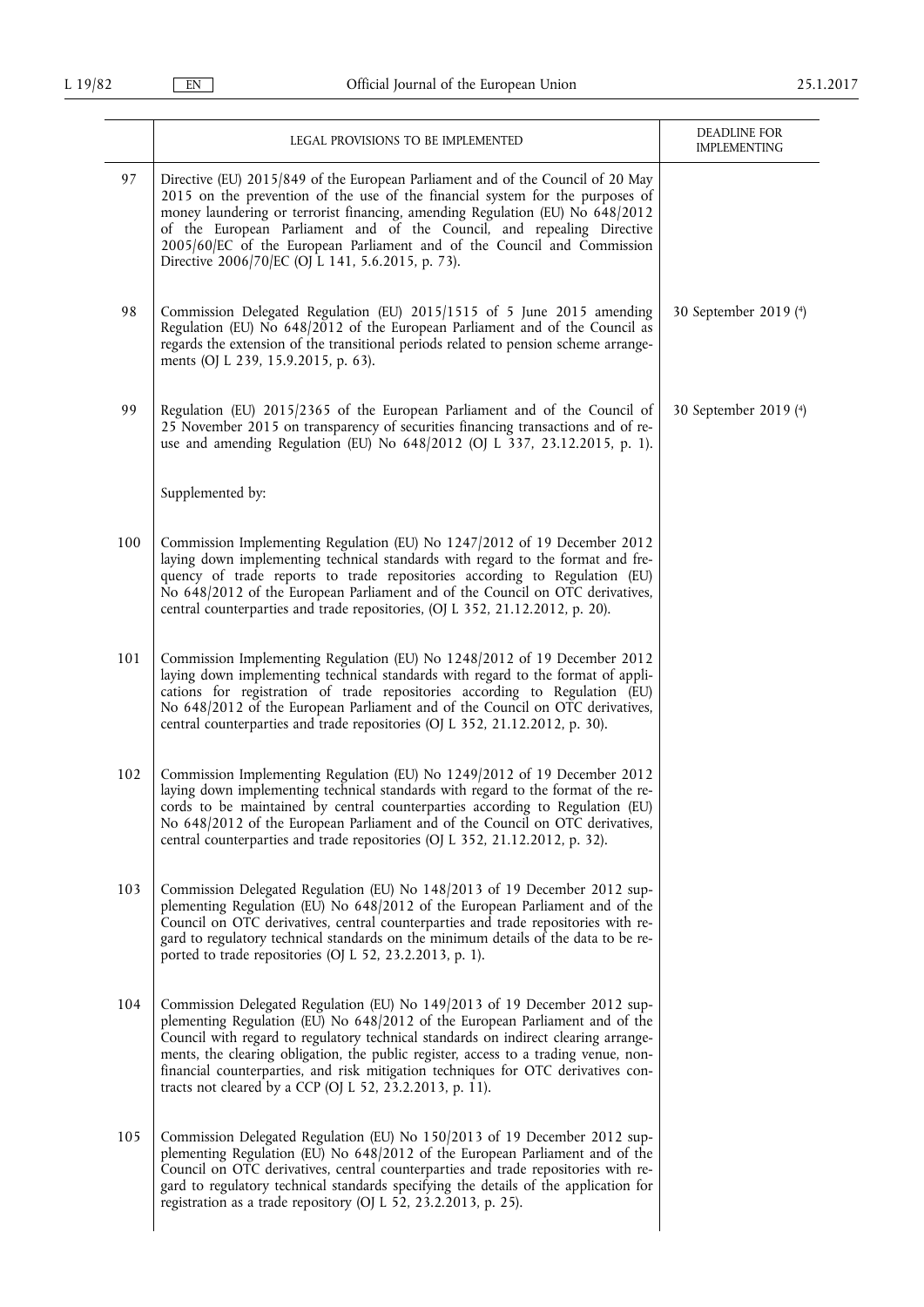|     | LEGAL PROVISIONS TO BE IMPLEMENTED                                                                                                                                                                                                                                                                                                                                                                                                                                                     | <b>DEADLINE FOR</b><br><b>IMPLEMENTING</b> |
|-----|----------------------------------------------------------------------------------------------------------------------------------------------------------------------------------------------------------------------------------------------------------------------------------------------------------------------------------------------------------------------------------------------------------------------------------------------------------------------------------------|--------------------------------------------|
| 106 | Commission Delegated Regulation (EU) No 151/2013 of 19 December 2012 sup-<br>plementing Regulation (EU) No 648/2012 of the European Parliament and of the<br>Council on OTC derivatives, central counterparties and trade repositories, with re-<br>gard to regulatory technical standards specifying the data to be published and<br>made available by trade repositories and operational standards for aggregating,<br>comparing and accessing the data (OJ L 52, 23.2.2013, p. 33). |                                            |
| 107 | Commission Delegated Regulation (EU) No 152/2013 of 19 December 2012 sup-<br>plementing Regulation (EU) No 648/2012 of the European Parliament and of the<br>Council with regard to regulatory technical standards on capital requirements for<br>central counterparties (OJ L 52, 23.2.2013, p. 37).                                                                                                                                                                                  |                                            |
| 108 | Commission Delegated Regulation (EU) No 153/2013 of 19 December 2012 sup-<br>plementing Regulation (EU) No 648/2012 of the European Parliament and of the<br>Council with regard to regulatory technical standards on requirements for central<br>counterparties (OJ L 52, 23.2.2013, p. 41).                                                                                                                                                                                          |                                            |
| 109 | Commission Delegated Regulation (EU) No 876/2013 of 28 May 2013 supple-<br>menting Regulation (EU) No 648/2012 of the European Parliament and of the<br>Council with regard to regulatory technical standards on colleges for central coun-<br>terparties (OJ L 244, 13.9.2013, p. 19).                                                                                                                                                                                                |                                            |
| 110 | Commission Delegated Regulation (EU) No 1003/2013 of 12 July 2013 supple-<br>menting Regulation (EU) No 648/2012 of the European Parliament and of the<br>Council with regard to fees charged by the European Securities and Markets<br>Authority to trade repositories (OJ L 279, 19.10.2013, p. 4).                                                                                                                                                                                  |                                            |
| 111 | Commission Delegated Regulation (EU) No 285/2014 of 13 February 2014 sup-<br>plementing Regulation (EU) No 648/2012 of the European Parliament and of the<br>Council with regard to regulatory technical standards on direct, substantial and<br>foreseeable effect of contracts within the Union and to prevent the evasion of rules<br>and obligations (OJ L 85, 21.3.2014, p. 1).                                                                                                   |                                            |
| 112 | Commission Delegated Regulation (EU) No 667/2014 of 13 March 2014 supple-<br>menting Regulation (EU) No 648/2012 of the European Parliament and of the<br>Council with regard to rules of procedure for penalties imposed on trade reposi-<br>tories by the European Securities and Markets Authority including rules on the<br>right of defence and temporal provisions (OJ L 179, 19.6.2014, p. 31).                                                                                 |                                            |
| 113 | Commission Implementing Regulation (EU) No 484/2014 of 12 May 2014 laying<br>down implementing technical standards with regard to the hypothetical capital of<br>a central counterparty according to Regulation (EU) No 648/2012 of the European<br>Parliament and of the Council (OJ L 138, 13.5.2014, p. 57).                                                                                                                                                                        |                                            |
| 114 | Commission Implementing Regulation (EU) 2015/880 of 4 June 2015 on the ex-<br>tension of the transitional periods related to own funds requirements for exposures<br>to central counterparties set out in Regulations (EU) No 575/2013 and (EU)<br>No 648/2012 of the European Parliament and of the Council (OJ L 143, 9.6.2015,<br>p. 7).                                                                                                                                            |                                            |
| 115 | Commission Delegated Regulation (EU) 2015/2205 of 6 August 2015 supplement-<br>ing Regulation (EU) No 648/2012 of the European Parliament and of the Council<br>with regard to regulatory technical standards on the clearing obligation (OJ L 314,<br>1.12.2015, p. 13).                                                                                                                                                                                                              | 30 September 2019 (4)                      |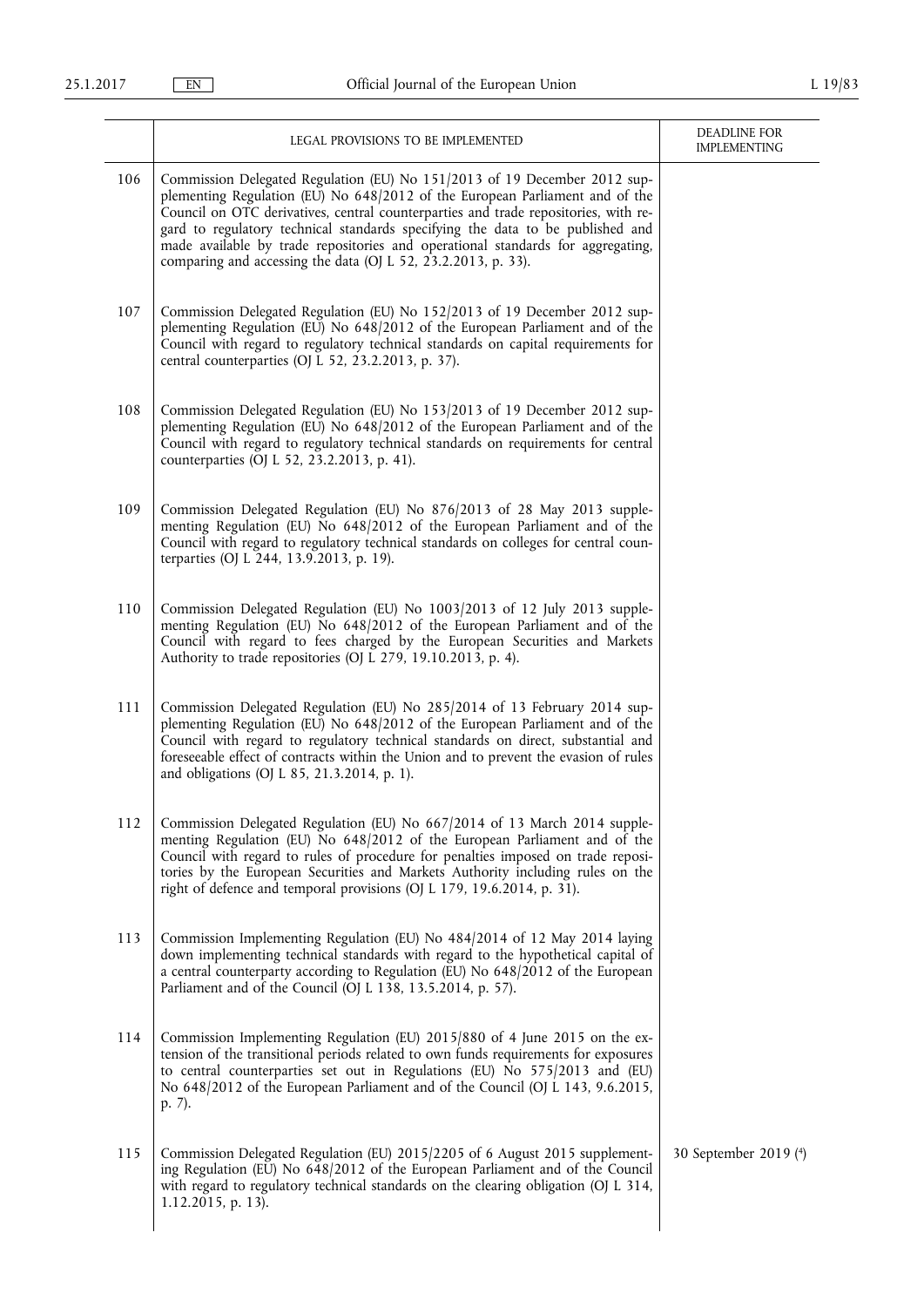|     | LEGAL PROVISIONS TO BE IMPLEMENTED                                                                                                                                                                                                                                                                                                                                                                                                          | DEADLINE FOR                                 |
|-----|---------------------------------------------------------------------------------------------------------------------------------------------------------------------------------------------------------------------------------------------------------------------------------------------------------------------------------------------------------------------------------------------------------------------------------------------|----------------------------------------------|
| 116 | Commission Delegated Regulation (EU) 2016/592 of 1 March 2016 supplementing<br>Regulation (EU) No 648/2012 of the European Parliament and of the Council with<br>regard to regulatory technical standards on the clearing obligation (OJ L 103,<br>19.4.2016, p. 5).                                                                                                                                                                        | <b>IMPLEMENTING</b><br>30 September 2019 (4) |
| 117 | Regulation (EU) No 575/2013 of the European Parliament and of the Council of<br>26 June 2013 on prudential requirements for credit institutions and investment<br>firms and amending Regulation (EU) No 648/2012 (OJ L 176, 27.6.2013, p. 1).                                                                                                                                                                                               | 1 September 2017 (1)                         |
|     | Amended by:                                                                                                                                                                                                                                                                                                                                                                                                                                 |                                              |
| 118 | Commission Delegated Regulation (EU) 2015/62 of 10 October 2014 amending<br>Regulation (EU) No 575/2013 of the European Parliament and of the Council with<br>regard to the leverage ratio (OJ L 11, 17.1.2015, p. 37).                                                                                                                                                                                                                     |                                              |
|     | Supplemented by:                                                                                                                                                                                                                                                                                                                                                                                                                            |                                              |
| 119 | Commission Implementing Regulation (EU) No 1423/2013 of 20 December 2013<br>laying down implementing technical standards with regard to disclosure of own<br>funds requirements for institutions according to Regulation (EU) No 575/2013 of<br>the European Parliament and of the Council (OJ L 355, 31.12.2013, p. 60).                                                                                                                   | 1 September 2017 (2)                         |
| 120 | Commission Delegated Regulation (EU) No 183/2014 of 20 December 2013 sup-<br>plementing Regulation (EU) No 575/2013 of the European Parliament and of the<br>Council on prudential requirements for credit institutions and investment firms,<br>with regard to regulatory technical standards for specifying the calculation of<br>specific and general credit risk adjustments (OJ L 57, 27.2.2014, p. 3).                                | 1 September 2017 (2)                         |
| 121 | Commission Delegated Regulation (EU) No 241/2014 of 7 January 2014 supple-<br>menting Regulation (EU) No 575/2013 of the European Parliament and of the<br>Council with regard to regulatory technical standards for Own Funds requirements<br>for institutions (OJ L 74, 14.3.2014, p. 8).                                                                                                                                                 | 1 September 2017 (2)                         |
|     | Amended by:                                                                                                                                                                                                                                                                                                                                                                                                                                 |                                              |
| 122 | (1) Commission Delegated Regulation (EU) 2015/488 of 4 September 2014<br>amending Delegated Regulation (EU) No 241/2014 as regards own funds re-<br>quirements for firms based on fixed overheads (OJ L 78, 24.3.2015, p. 1)                                                                                                                                                                                                                | 1 September 2017 $(3)$                       |
| 123 | (2) Commission Delegated Regulation (EU) 2015/850 of 30 January 2015 amend-<br>ing Delegated Regulation (EU) No 241/2014 supplementing Regulation (EU)<br>No 575/2013 of the European Parliament and of the Council with regard to<br>regulatory technical standards for Own Funds requirements for institutions<br>(OJ L 135, 2.6.2015, p. 1)                                                                                              | 1 September 2017 $(3)$                       |
| 124 | (3) Commission Delegated Regulation (EU) 2015/923 of 11.3.2015 amending Del-<br>egated Regulation (EU) No 241/2014 supplementing Regulation (EU)<br>No 575/2013 of the European Parliament and of the Council with regard to<br>regulatory technical standards for Own Funds requirements for institutions<br>(OJ L 150, 17.6.2015, p. 1).                                                                                                  | 1 September 2017 $(3)$                       |
| 125 | Commission Delegated Regulation (EU) No 342/2014 of 21 January 2014 supple-<br>menting Directive 2002/87/EC of the European Parliament and of the Council and<br>Regulation (EU) No 575/2013 of the European Parliament and of the Council with<br>regard to regulatory technical standards for the application of the calculation meth-<br>ods of capital adequacy requirements for financial conglomerates (OJ L 100,<br>3.4.2014, p. 1). | 1 September 2017 (2)                         |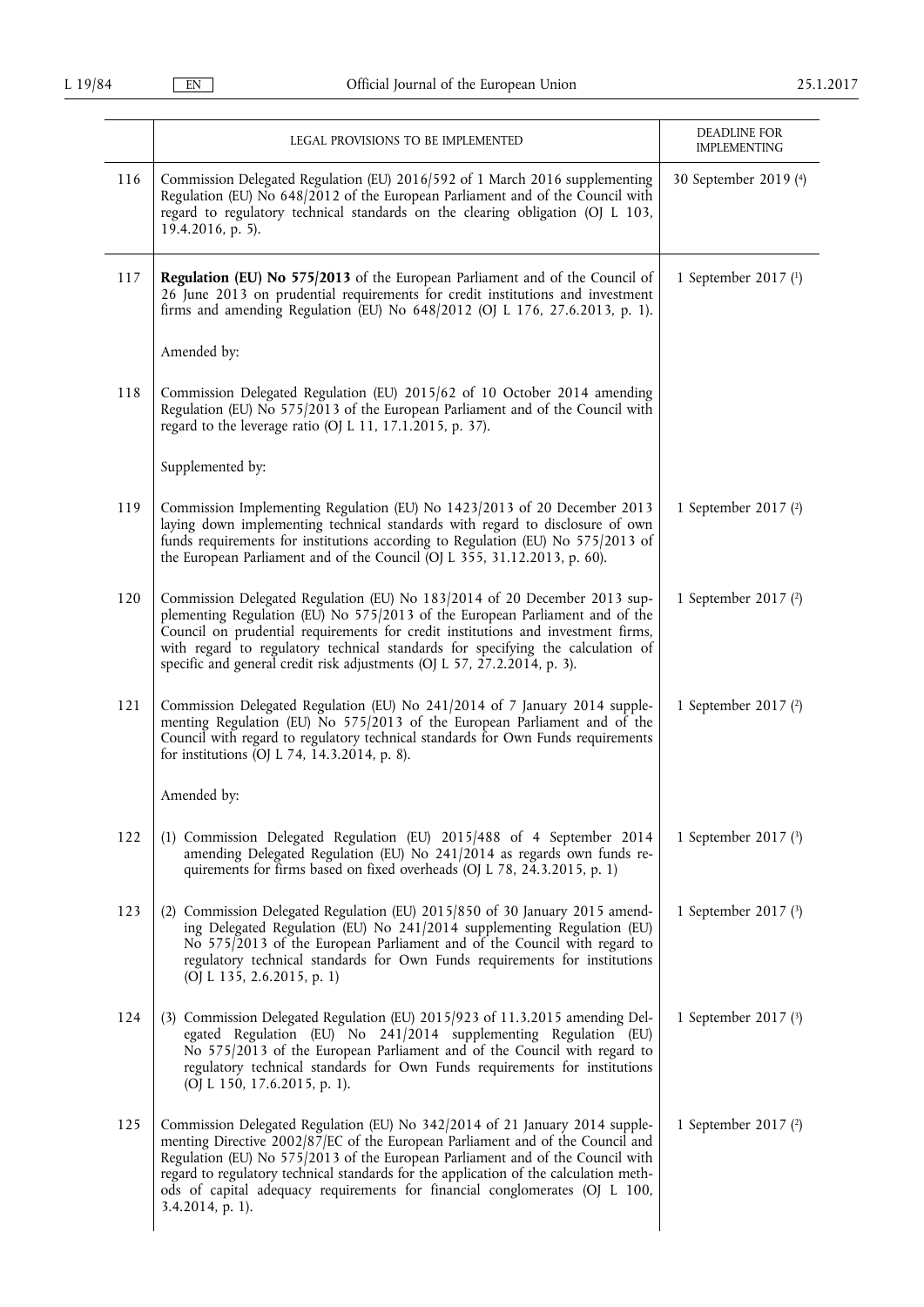|     | LEGAL PROVISIONS TO BE IMPLEMENTED                                                                                                                                                                                                                                                                                                                                                                                                          | DEADLINE FOR<br><b>IMPLEMENTING</b> |
|-----|---------------------------------------------------------------------------------------------------------------------------------------------------------------------------------------------------------------------------------------------------------------------------------------------------------------------------------------------------------------------------------------------------------------------------------------------|-------------------------------------|
| 126 | Commission Delegated Regulation (EU) No 523/2014 of 12 March 2014 supple-<br>menting Regulation (EU) No 575/2013 of the European Parliament and of the<br>Council with regard to regulatory technical standards for determining what consti-<br>tutes the close correspondence between the value of an institution's covered bonds<br>and the value of the institution's assets (OJ L 148, 20.5.2014, p. 4).                                | 1 September 2017 (2)                |
| 127 | Commission Delegated Regulation (EU) No 525/2014 of 12 March 2014 supple-<br>menting Regulation (EU) No 575/2013 of the European Parliament and of the<br>Council with regard to regulatory technical standards for the definition of market<br>(OJ L 148, 20.5.2014, p. 15).                                                                                                                                                               | 1 September 2017 (2)                |
| 128 | Commission Delegated Regulation (EU) No 526/2014 of 12 March 2014 supple-<br>menting Regulation (EU) No 575/2013 of the European Parliament and of the<br>Council with regard to regulatory technical standards for determining proxy spread<br>and limited smaller portfolios for credit valuation adjustment risk (OJ L 148,<br>20.5.2014, p. 17).                                                                                        | 1 September 2017 (2)                |
| 129 | Commission Delegated Regulation (EU) No 528/2014 of 12 March 2014 supple-<br>menting Regulation (EU) No 575/2013 of the European Parliament and of the<br>Council with regard to regulatory technical standards for non-delta risk of options<br>in the standardised market risk approach (OJ L 148, 20.5.2014, p. 29).                                                                                                                     | 1 September 2017 (2)                |
| 130 | Commission Delegated Regulation (EU) No 529/2014 of 12 March 2014 supple-<br>menting Regulation (EU) No 575/2013 of the European Parliament and of the<br>Council with regard to regulatory technical standards for assessing the materiality<br>of extensions and changes of the Internal Ratings Based Approach and the<br>Advanced Measurement Approach (OJ L 148, 20.5.2014, p. 36).                                                    | 1 September 2017 (2)                |
|     | Amended by:                                                                                                                                                                                                                                                                                                                                                                                                                                 |                                     |
| 131 | Commission Delegated Regulation (EU) 2015/942 of 4 March 2015 amending Del-<br>egated<br>Regulation (EU) No 529/2014 supplementing Regulation<br>(EU)<br>No 575/2013 of the European Parliament and of the Council as regards regulatory<br>technical standards for assessing the materiality of extensions and changes of inter-<br>nal approaches when calculating own funds requirements for market risk (OJ L 154,<br>19.6.2015, p. 1). | 30 September 2017 (4)               |
| 132 | Commission Delegated Regulation (EU) No 625/2014 of 13 March 2014 supple-<br>menting Regulation (EU) No 575/2013 of the European Parliament and of the<br>Council by way of regulatory technical standards specifying the requirements for<br>investor, sponsor, original lenders and originator institutions relating to exposures<br>to transferred credit risk (OJ L 174, 13.6.2014, p. 16).                                             | 1 September 2017 (2)                |
| 133 | Commission Implementing Regulation (EU) No 680/2014 of 16 April 2014 laying<br>down implementing technical standards with regard to supervisory reporting of in-<br>stitutions according to Regulation (EU) No 575/2013 of the European Parliament<br>and of the Council (OJ L 191, 28.6.2014, p. 1).                                                                                                                                       | 1 September 2017 (2)                |
| 134 | Commission Implementing Regulation (EU) No 602/2014 of 4 June 2014 laying<br>down implementing technical standards for facilitating the convergence of supervi-<br>sory practices with regard to the implementation of additional risk weights accord-<br>ing to Regulation (EU) No 575/2013 of the European Parliament and of the Coun-<br>cil (OJ L 166, 5.6.2014, p. 22).                                                                | 1 September 2017 (2)                |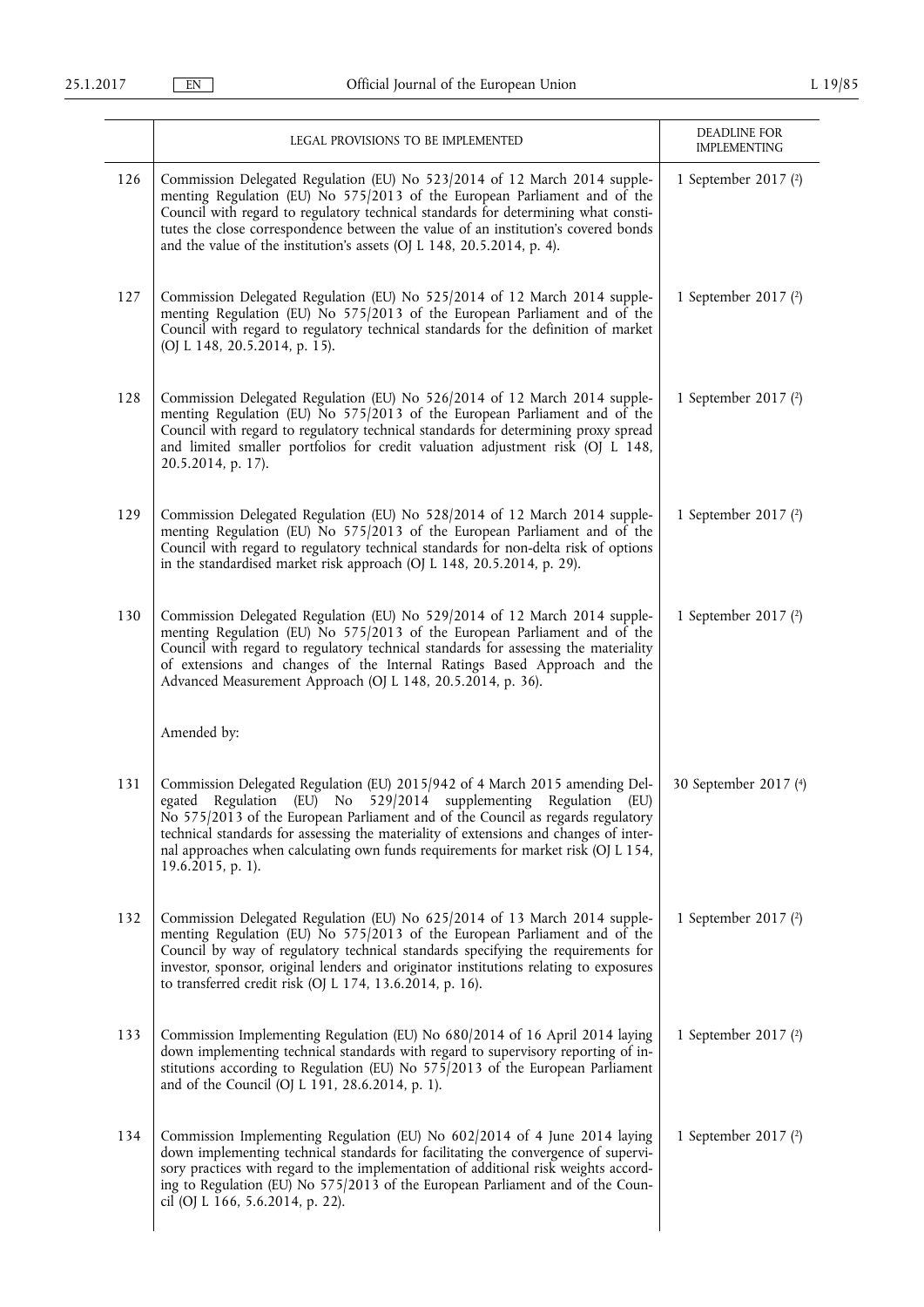|     | LEGAL PROVISIONS TO BE IMPLEMENTED                                                                                                                                                                                                                                                                                                                                                                                                   | DEADLINE FOR<br><b>IMPLEMENTING</b> |
|-----|--------------------------------------------------------------------------------------------------------------------------------------------------------------------------------------------------------------------------------------------------------------------------------------------------------------------------------------------------------------------------------------------------------------------------------------|-------------------------------------|
| 135 | Commission Implementing Regulation (EU) No 945/2014 of 4 September 2014<br>laying down implementing technical standards with regard to relevant appropri-<br>ately diversified indices according to Regulation (EU) No 575/2013 of the Euro-<br>pean Parliament and of the Council (OJ L 265, 5.9.2014, p. 3).                                                                                                                       | 1 September 2017 $(3)$              |
| 136 | Commission Implementing Regulation (EU) No 1030/2014 of 29 September 2014<br>laying down implementing technical standards with regard to the uniform formats<br>and date for the disclosure of the values used to identify global systemically im-<br>portant institutions according to Regulation (EU) No 575/2013 of the European<br>Parliament and of the Council (OJ L 284, 30.9.2014, p. 14).                                   | 1 September 2017 $(3)$              |
| 137 | Commission Delegated Regulation (EU) No 1187/2014 of 2 October 2014 supple-<br>menting Regulation (EU) No 575/2013 of the European Parliament and of the<br>Council as regards regulatory technical standards for determining the overall expo-<br>sure to a client or a group of connected clients in respect of transactions with un-<br>derlying assets (OJ L 324, 7.11.2014, p. 1).                                              | 1 September 2017 (3)                |
| 138 | Commission Delegated Regulation (EU) 2015/61 of 10.10.2014 to supplement<br>Regulation (EU) No 575/2013 with regard to liquidity coverage requirement for<br>Credit Institutions (OJ L 11, 17.1.2015, p. 1).                                                                                                                                                                                                                         | 1 September 2017 (3)                |
| 139 | Commission Implementing Regulation (EU) 2015/79 of 18 December 2014<br>amending Implementing Regulation (EU) No 680/2014 laying down implementing<br>technical standards with regard to supervisory reporting of institutions according<br>to Regulation (EU) No 575/2013 of the European Parliament and of the Council as<br>regards asset encumbrance, single data point model and validation rules (OJ L 14,<br>21.1.2015, p. 1). | 1 September 2017 (3)                |
| 140 | Commission Delegated Regulation (EU) 2015/585 of 18 December 2014 supple-<br>menting Regulation (EU) No 575/2013 of the European Parliament and of the<br>Council with regard to regulatory technical standards for the specification of mar-<br>gin periods of risk (OJ L 98, 15.4.2015, p. 1).                                                                                                                                     | 1 September 2017 (3)                |
| 141 | Commission Implementing Regulation (EU) 2015/227 of 9 January 2015 amend-<br>ing Implementing Regulation (EU) No 680/2014 laying down implementing tech-<br>nical standards with regard to supervisory reporting of institutions according to<br>Regulation (EU) No 575/2013 of the European Parliament and of the Council<br>(OJ L 48, 20.2.2015, p. 1).                                                                            | 1 September 2017 $(3)$              |
| 142 | Commission Implementing Regulation (EU) 2015/233 of 13 February 2015 laying<br>down implementing technical standards with regard to currencies in which there is<br>an extremely narrow definition of central bank eligibility pursuant to Regulation<br>(EU) No 575/2013 of the European Parliament and of the Council (OJ L 39,<br>14.2.2015, p. 11).                                                                              | 1 September 2017 (3)                |
| 143 | Commission Implementing Regulation (EU) 2015/880 of 4 June 2015 on the ex-<br>tension of the transitional periods related to own funds requirements for exposures<br>to central counterparties set out in Regulations (EU) No 575/2013 and (EU)<br>No 648/2012 of the European Parliament and of the Council (OJ L 143, 9.6.2015,<br>p. 7).                                                                                          | 1 October 2017 (3)                  |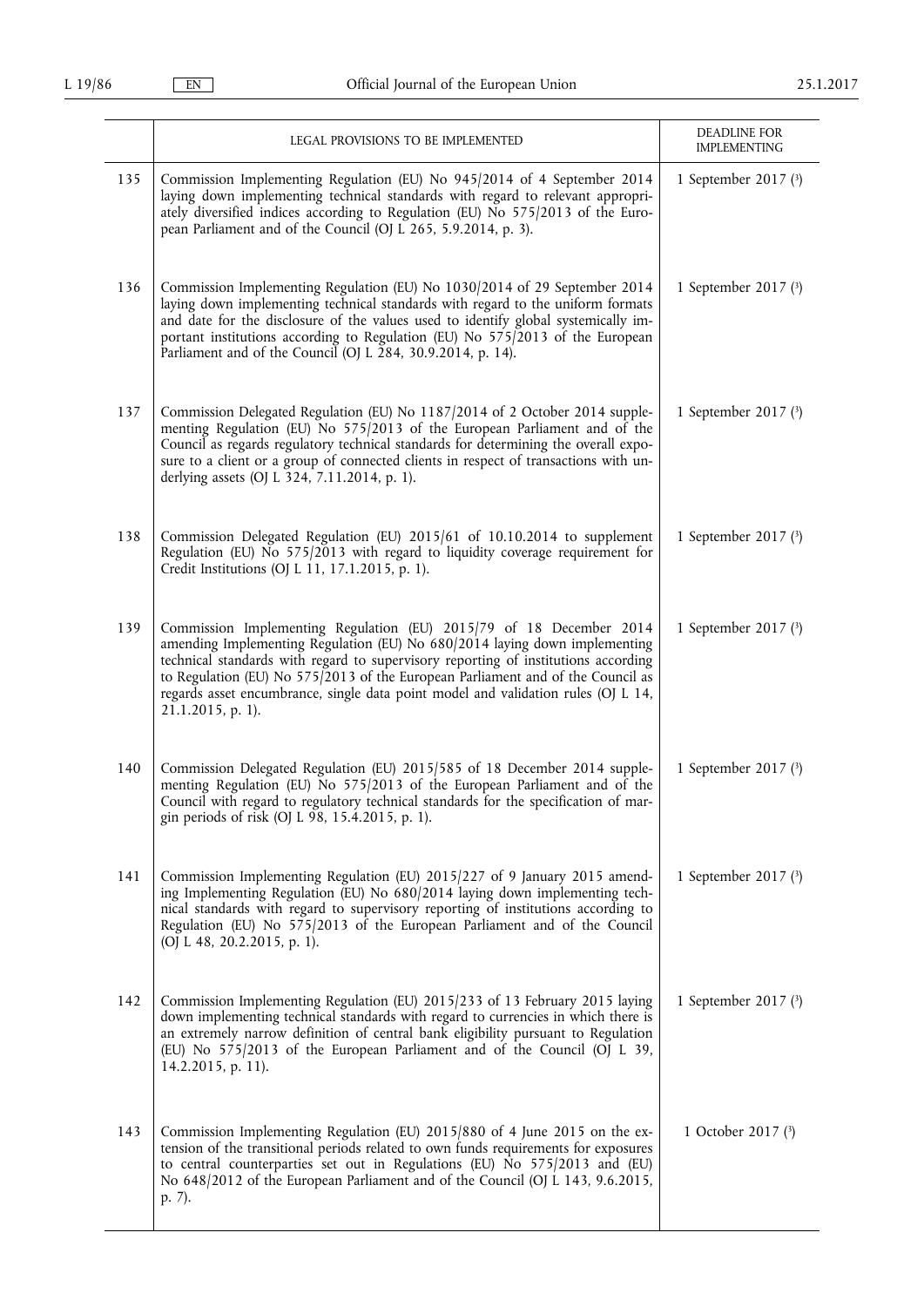|     | LEGAL PROVISIONS TO BE IMPLEMENTED                                                                                                                                                                                                                                                                                                                                                                                                                   | DEADLINE FOR<br><b>IMPLEMENTING</b> |
|-----|------------------------------------------------------------------------------------------------------------------------------------------------------------------------------------------------------------------------------------------------------------------------------------------------------------------------------------------------------------------------------------------------------------------------------------------------------|-------------------------------------|
| 144 | Commission Delegated Regulation (EU) 2015/1555 of 28 May 2015 supplement-<br>ing Regulation (EU) No 575/2013 of the European Parliament and of the Council<br>with regard to regulatory technical standards for the disclosure of information in<br>relation to the compliance of institutions with the requirement for a countercyclical<br>capital buffer in accordance with Article 440 (OJ L 244, 19.9.2015, p. 1).                              | 30 September 2017 (4)               |
| 145 | Commission Delegated Regulation (EU) 2015/1556 of 11 June 2015 supplement-<br>ing Regulation (EU) No 575/2013 of the European Parliament and of the Council<br>with regard to regulatory technical standards for the transitional treatment of<br>equity exposures under the IRB approach (OJ L 244, 19.9.2015, p. 9).                                                                                                                               | 30 September 2017 (4)               |
| 146 | Commission Delegated Regulation (EU) 2015/1798 of 2 July 2015 correcting Del-<br>Regulation (EU) No 625/2014 supplementing Regulation (EU)<br>egated<br>No 575/2013 of the European Parliament and of the Council by way of regulatory<br>technical standards specifying the requirements for investor, sponsor, original len-<br>ders and originator institutions relating to exposures to transferred credit risk<br>(OJ L 263, 8.10.2015, p. 12). | 30 September 2017 (4)               |
| 147 | Commission Implementing Regulation (EU) 2015/1278 of 9 July 2015 amending<br>Implementing Regulation (EU) No 680/2014 laying down implementing technical<br>standards with regard to supervisory reporting of institutions as regards instruc-<br>tions, templates and definitions (OJ L 205, 31.7.2015, p. 1).                                                                                                                                      | 30 September 2017 (4)               |
| 148 | Commission Implementing Regulation (EU) 2016/100 of 16 October 2015 laying<br>down implementing technical standards specifying the joint decision process with<br>regard to the application for certain prudential permissions pursuant to Regulation<br>(EU) No 575/2013 of the European Parliament and of the Council (OJ L 21,<br>28.1.2016, p. 45).                                                                                              | 30 September 2017 (4)               |
| 149 | Commission Delegated Regulation (EU) 2016/101 of 26 October 2015 supple-<br>menting Regulation (EU) No 575/2013 of the European Parliament and of the<br>Council with regard to regulatory technical standards for prudent valuation under<br>Article 105(14) (OJ L 21, 28.1.2016, p. 54).                                                                                                                                                           | 30 September 2017 (4)               |
| 150 | Commission Implementing Regulation (EU) 2015/2197 of 27 November 2015 lay-<br>ing down implementing technical standards with regard to closely correlated cur-<br>rencies in accordance with Regulation (EU) No 575/2013 of the European Parlia-<br>ment and of the Council (OJ L 313, 28.11.2015, p. 30).                                                                                                                                           | 30 September 2017 (4)               |
| 151 | Commission Implementing Regulation (EU) 2015/2344 of 15 December 2015 lay-<br>ing down implementing technical standards with regard to currencies with con-<br>straints on the availability of liquid assets in accordance with Regulation (EU)<br>No 575/2013 of the European Parliament and of the Council (OJ L 330,<br>16.12.2015, p. 26).                                                                                                       | 30 September 2017 (4)               |
| 152 | Commission Implementing Regulation (EU) 2016/322 of 10 February 2016<br>amending Implementing Regulation (EU) No 680/2014 laying down implementing<br>technical standards with regard to supervisory reporting of institutions of the<br>liquidity coverage requirement (OJ L 64, 10.3.2016, p. 1).                                                                                                                                                  | 30 September 2017 (4)               |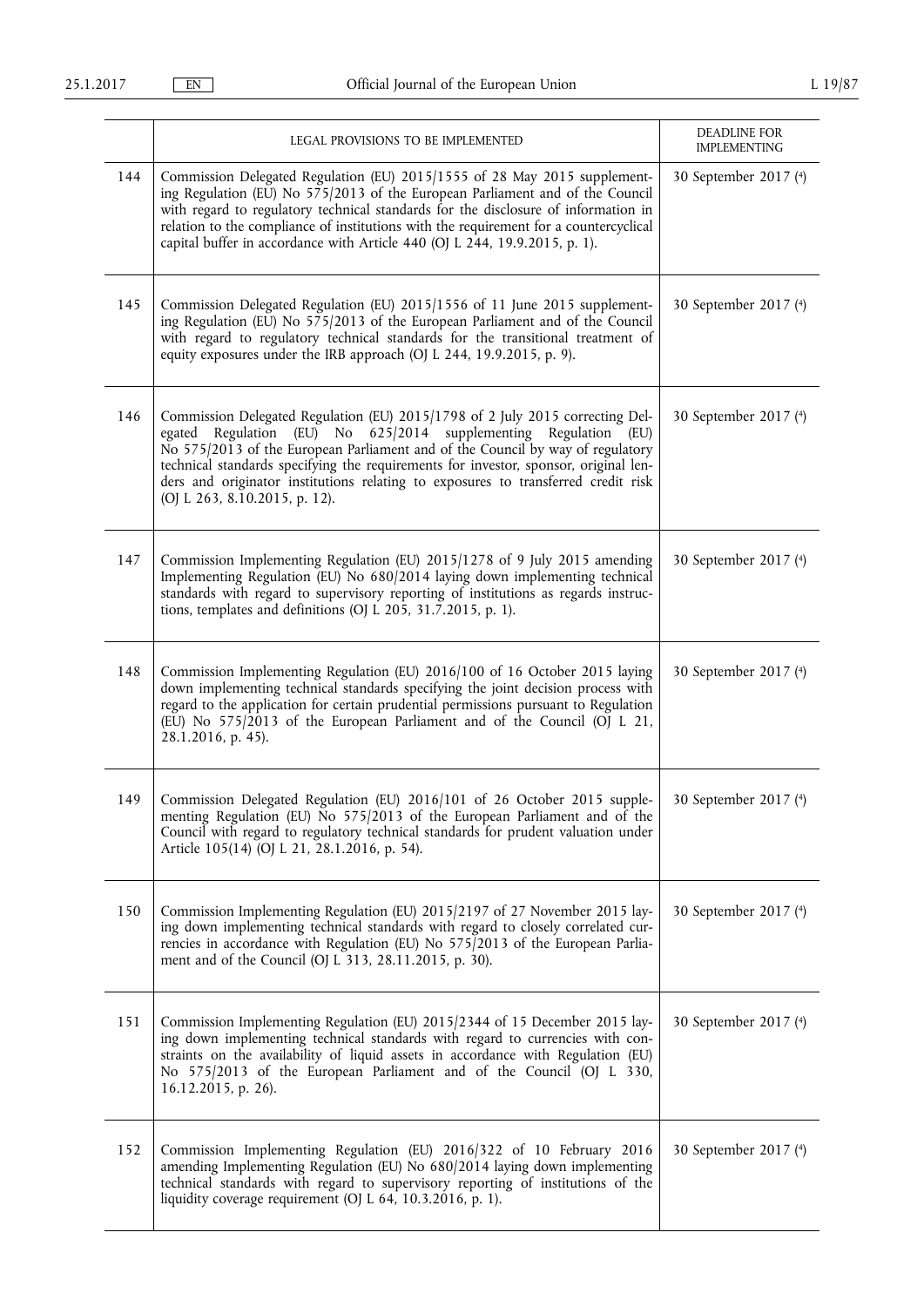|     | LEGAL PROVISIONS TO BE IMPLEMENTED                                                                                                                                                                                                                                                                                                                                                                                                                                                                             | DEADLINE FOR<br><b>IMPLEMENTING</b> |
|-----|----------------------------------------------------------------------------------------------------------------------------------------------------------------------------------------------------------------------------------------------------------------------------------------------------------------------------------------------------------------------------------------------------------------------------------------------------------------------------------------------------------------|-------------------------------------|
| 153 | Commission Implementing Regulation (EU) 2016/200 of 15 February 2016 laying<br>down implementing technical standards with regard to disclosure of the leverage<br>ratio for institutions, according to Regulation (EU) No 575/2013 of the European<br>Parliament and of the Council (OJ L 39, 16.2.2016, p. 5).                                                                                                                                                                                                | 30 September 2017 (4)               |
| 154 | Commission Implementing Regulation (EU) 2016/313 of 1 March 2016 amending<br>Implementing Regulation (EU) No 680/2014 with regard to additional monitoring<br>metrics for liquidity reporting (OJ L 60, 5.3.2016, p. 5).                                                                                                                                                                                                                                                                                       | 30 September 2017 (4)               |
| 155 | Commission Implementing Regulation (EU) 2016/428 of 23 March 2016 amend-<br>ing Implementing Regulation (EU) No 680/2014 laying down implementing tech-<br>nical standards with regard to supervisory reporting of institutions as regards the<br>reporting of the Leverage Ratio (OJ L 83, 31.3.2016, p. 1).                                                                                                                                                                                                  | 30 September 2017 (4)               |
| 156 | Decision of the European Systemic Risk Board of 16 December 2015 on a coordi-<br>nation framework for the notification of national macroprudential policy measures<br>by relevant authorities, the issuing of opinions and recommendations by the ESRB,<br>and repealing Decision ESRB/2014/2 (ESRB/2015/4) (OJ C 97, 12.3.2016, p. 28).                                                                                                                                                                       | 30 September 2017 (4)               |
| 157 | Directive 2013/36/EU of the European Parliament and of the Council of 26 June<br>2013 on access to the activity of credit institutions and the prudential supervision<br>of credit institutions and investment firms, amending Directive 2002/87/EC and re-<br>pealing Directives 2006/48/EC and 2006/49/EC (OJ L 176, 27.6.2013, p. 338).                                                                                                                                                                     | 1 September 2017 (1)                |
|     | Amended by:                                                                                                                                                                                                                                                                                                                                                                                                                                                                                                    |                                     |
| 158 | Directive 2014/59/EU of the European Parliament and of the Council of 15 May<br>2014 establishing a framework for the recovery and resolution of credit institu-<br>tions and investment firms and amending Council Directive 82/891/EEC, and Di-<br>rectives 2001/24/EC, 2002/47/EC, 2004/25/EC, 2005/56/EC, 2007/36/EC,<br>2011/35/EU, 2012/30/EU and 2013/36/EU, and Regulations (EU) No 1093/2010<br>and (EU) No 648/2012, of the European Parliament and of the Council (OJ L 173,<br>12.6.2014, p. 190). | 1 September 2018 $(3)$              |
|     | Supplemented by:                                                                                                                                                                                                                                                                                                                                                                                                                                                                                               |                                     |
| 159 | Commission Delegated Regulation (EU) No 604/2014 of 4 March 2014 supple-<br>menting Directive 2013/36/EU of the European Parliament and of the Council<br>with regard to regulatory technical standards with respect to qualitative and appro-<br>priate quantitative criteria to identify categories of staff whose professional activ-<br>ities have a material impact on an institution's risk profile (OJ L 167, 6.6.2014,<br>p. 30).                                                                      | 1 September 2017 (2)                |
| 160 | Commission Delegated Regulation (EU) No 524/2014 of 12 March 2014 supple-<br>menting Directive 2013/36/EU of the European Parliament and of the Council<br>with regard to regulatory technical standards specifying the information that com-<br>petent authorities of home and host Member States supply to one another<br>(OJ L 148, 20.5.2014, p. 6).                                                                                                                                                       | 1 September 2017 (2)                |
| 161 | Commission Delegated Regulation (EU) No 527/2014 of 12 March 2014 supple-<br>menting Directive (EU) No 2013/36/EU of the European Parliament and of the<br>Council with regard to regulatory technical standards specifying the classes of in-<br>struments that adequately reflect the credit quality of an institution as a going con-<br>cern and are appropriate to be used for the purposes of variable remuneration<br>(OJ L 148, 20.5.2014, p. 21).                                                     | 1 September 2017 $(2)$              |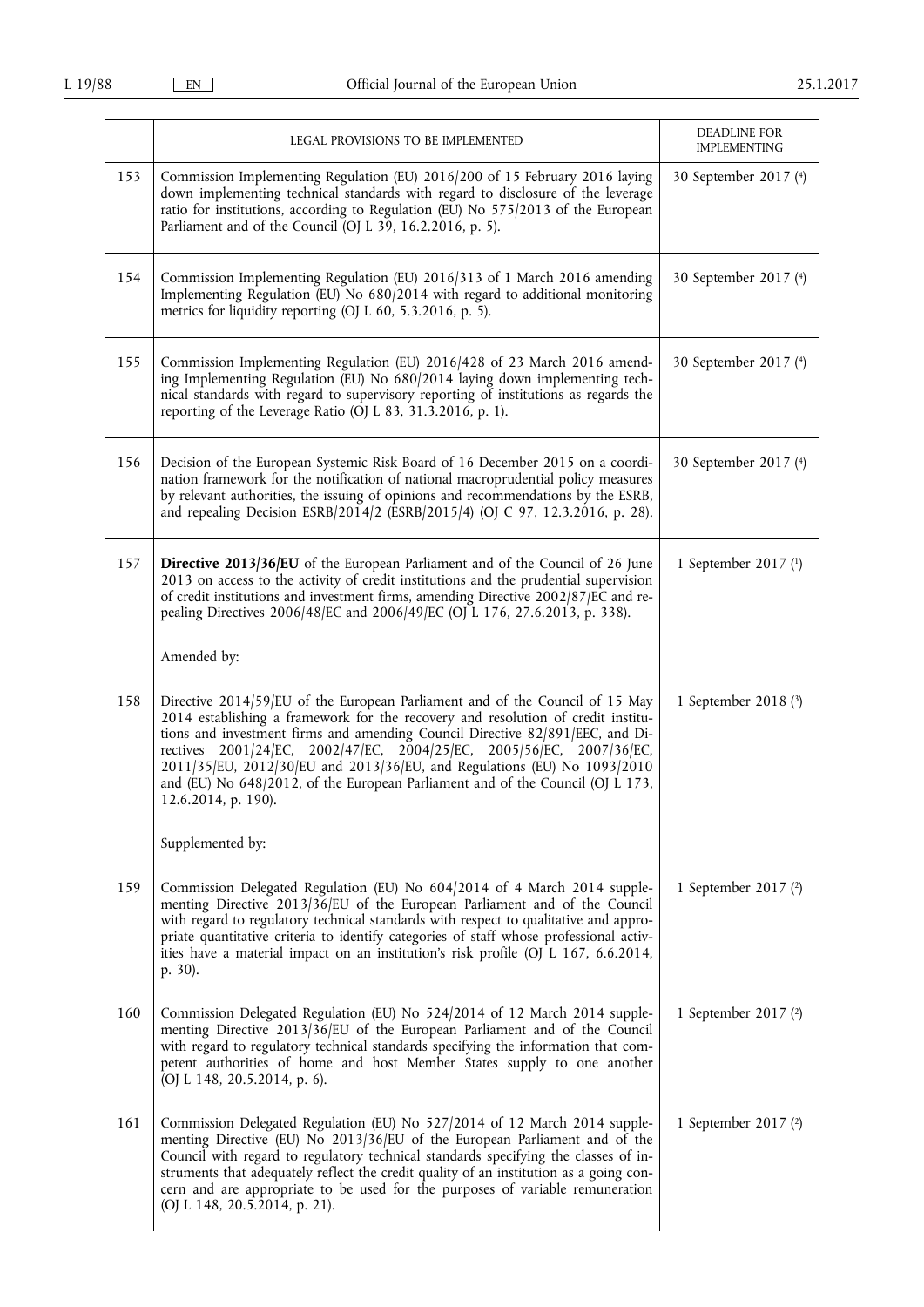|     | LEGAL PROVISIONS TO BE IMPLEMENTED                                                                                                                                                                                                                                                                                                                                                                                                                             | DEADLINE FOR<br><b>IMPLEMENTING</b> |
|-----|----------------------------------------------------------------------------------------------------------------------------------------------------------------------------------------------------------------------------------------------------------------------------------------------------------------------------------------------------------------------------------------------------------------------------------------------------------------|-------------------------------------|
| 162 | Commission Delegated Regulation (EU) No 530/2014 of 12 March 2014 supple-<br>menting Directive 2013/36/EU of the European Parliament and of the Council<br>with regard to regulatory technical standards further defining material exposures<br>and thresholds for internal approaches to specific risk in the trading book<br>(OJ L 148, 20.5.2014, p. 50).                                                                                                   | 1 September 2017 (2)                |
| 163 | Commission Delegated Regulation (EU) No 1152/2014 of 4 June 2014 supple-<br>menting Directive 2013/36/EU of the European Parliament and of the Council<br>with regard to regulatory technical standards on the identification of the geo-<br>graphical location of the relevant credit exposures for calculating institution-specif-<br>ic countercyclical capital buffer rates (OJ L 309, 30.10.2014, p. 5).                                                  | 1 September 2017 (3)                |
| 164 | Commission Implementing Regulation (EU) No 620/2014 of 4 June 2014 laying<br>down implementing technical standards with regard to information exchange be-<br>tween competent authorities of home and host Member States, according to Direc-<br>tive 2013/36/EU of the European Parliament and of the Council (OJ L 172,<br>12.6.2014, p. 1).                                                                                                                 | 1 September 2017 (2)                |
| 165 | Commission Implementing Regulation (EU) No 650/2014 of 4 June 2014 laying<br>down implementing technical standards with regard to the format, structure, con-<br>tents list and annual publication date of the information to be disclosed by compe-<br>tent authorities in accordance with Directive 2013/36/EU of the European Parlia-<br>ment and of the Council (OJ L 185, 25.6.2014, p. 1).                                                               | 1 September 2017 (2)                |
| 166 | Commission Implementing Regulation (EU) No 710/2014 of 23 June 2014 laying<br>down implementing technical standards with regard to conditions of application of<br>the joint decision process for institution-specific prudential requirements according<br>to Directive 2013/36/EU of the European Parliament and of the Council (OJ L 188,<br>27.6.2014, p. 19).                                                                                             | 1 September 2017 (2)                |
|     | 167   Commission Delegated Regulation (EU) No 1222/2014 of 8 October 2014 supple-<br>menting Directive 2013/36/EU of the European Parliament and of the Council<br>with regard to regulatory technical standards for the specification of the meth-<br>odology for the identification of global systemically important institutions and for<br>the definition of subcategories of global systemically important institutions<br>(OJ L 330, 15.11.2014, p. 27). | 1 September 2017 $(3)$              |
| 168 | Commission Delegated Regulation (EU) 2016/98 of 16 October 2015 supplement-<br>ing Directive 2013/36/EU of the European Parliament and of the Council with re-<br>gard to regulatory technical standards for specifying the general conditions for the<br>functioning of colleges of supervisors (OJ L 21, 28.1.2016, p. 2).                                                                                                                                   | 30 September 2017 (4)               |
| 169 | Commission Implementing Regulation (EU) 2016/99 of 16 October 2015 laying<br>down implementing technical standards with regard to determining the operational<br>functioning of the colleges of supervisors according to Directive 2013/36/EU of<br>the European Parliament and of the Council (OJ L 21, 28.1.2016, p. 21).                                                                                                                                    | 30 September 2017 (4)               |
| 170 | Regulation (EU) No 596/2014 of the European Parliament and of the Council of<br>16 April 2014 on market abuse (market abuse regulation) and repealing Directive<br>2003/6/EC of the European Parliament and of the Council and Commission Direc-<br>tives 2003/124/EC, 2003/125/EC and 2004/72/EC (OJ L 173, 12.6.2014, p. 1).                                                                                                                                 | 30 September 2018 (4)               |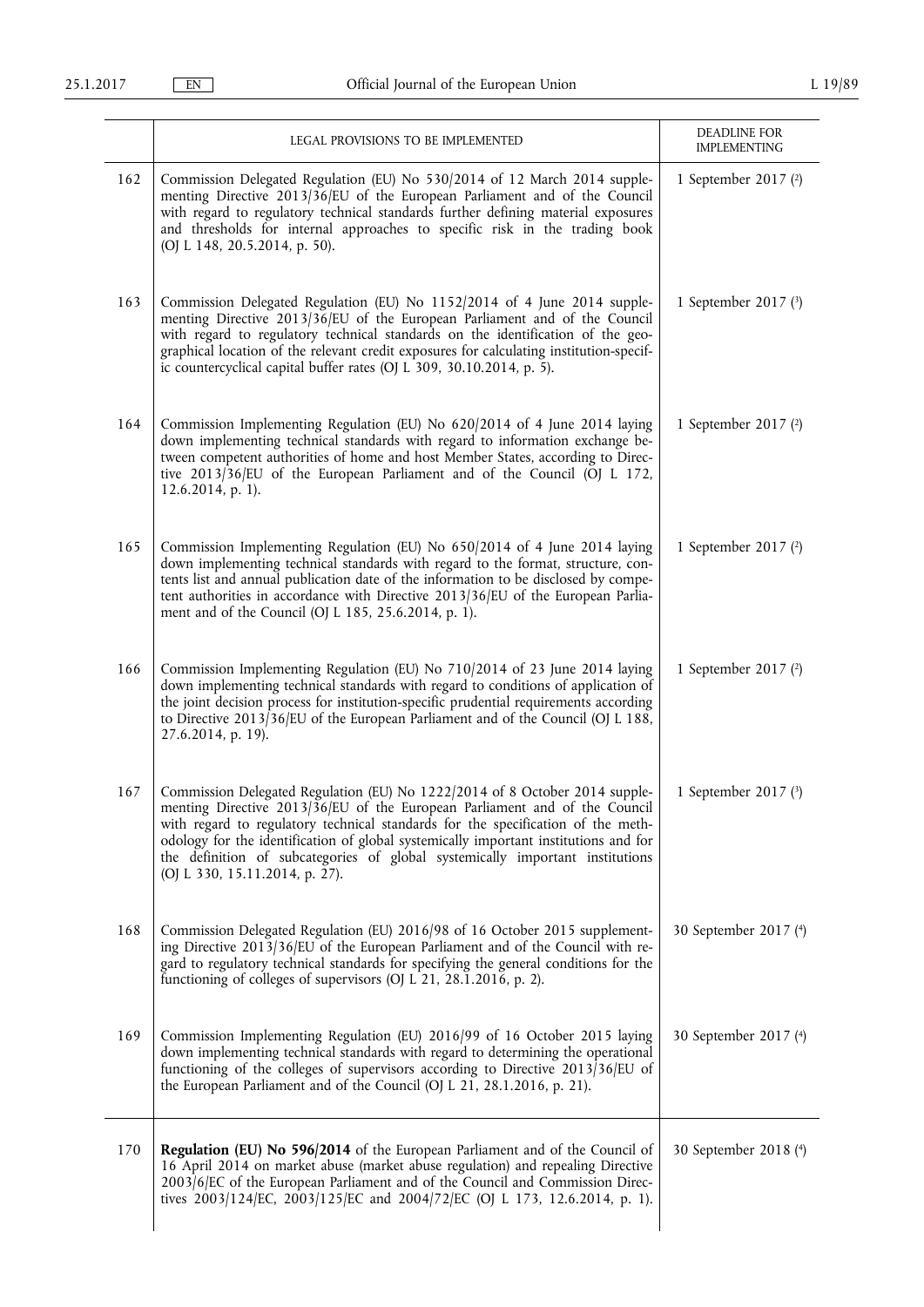|     | LEGAL PROVISIONS TO BE IMPLEMENTED                                                                                                                                                                                                                                                                                                                                                                                                                                                                                                 | DEADLINE FOR<br><b>IMPLEMENTING</b> |
|-----|------------------------------------------------------------------------------------------------------------------------------------------------------------------------------------------------------------------------------------------------------------------------------------------------------------------------------------------------------------------------------------------------------------------------------------------------------------------------------------------------------------------------------------|-------------------------------------|
|     | Supplemented by:                                                                                                                                                                                                                                                                                                                                                                                                                                                                                                                   |                                     |
| 171 | Commission Implementing Directive (EU) 2015/2392 of 17 December 2015 on<br>Regulation (EU) No 596/2014 of the European Parliament and of the Council as<br>regards reporting to competent authorities of actual or potential infringements of<br>that Regulation (OJ L 332, 18.12.2015, p. 126).                                                                                                                                                                                                                                   | 30 September 2018 (4)               |
| 172 | Commission Implementing Regulation (EU) 2016/347 of 10 March 2016 laying<br>down implementing technical standards with regard to the precise format of insi-<br>der lists and for updating insider lists in accordance with Regulation (EU)<br>No 596/2014 of the European Parliament and of the Council (OJ L 65, 11.3.2016,<br>p. 49).                                                                                                                                                                                           | 30 September 2018 (4)               |
| 173 | Commission Implementing Regulation (EU) 2016/378 of 11 March 2016 laying<br>down implementing technical standards with regard to the timing, format and tem-<br>plate of the submission of notifications to competent authorities according to<br>Regulation (EU) No 596/2014 of the European Parliament and of the Council<br>(OJ L 72, 17.3.2016, p. 1).                                                                                                                                                                         | 30 September 2018 (4)               |
| 174 | Commission Delegated Regulation (EU) 2016/522 of 17 December 2015 supple-<br>menting Regulation (EU) No 596/2014 of the European Parliament and of the<br>Council as regards an exemption for certain third countries public bodies and cen-<br>tral banks, the indicators of market manipulation, the disclosure thresholds, the<br>competent authority for notifications of delays, the permission for trading during<br>closed periods and types of notifiable managers' transactions (OJ L 88, 5.4.2016,<br>$p. 1$ ).          | 30 September 2018 (4)               |
| 175 | Commission Implementing Regulation (EU) 2016/523 of 10 March 2016 laying<br>down implementing technical standards with regard to the format and template for<br>notification and public disclosure of managers' transactions in accordance with<br>Regulation (EU) No 596/2014 of the European Parliament and of the Council<br>(OJ L 88, 5.4.2016, p. 19).                                                                                                                                                                        | 30 September 2018 (4)               |
| 176 | Directive 2014/49/EU of the European Parliament and of the Council of 16 April  <br>2014 on deposit-guarantee schemes (recast) (OJ L 173, 12.6.2014, p. 149).                                                                                                                                                                                                                                                                                                                                                                      | 1 September 2016 $(2)$              |
| 177 | Directive 2014/57/EU of the European Parliament and of the Council of 16 April<br>2014 on criminal sanctions for market abuse (market abuse directive) (OJ L 173,<br>12.6.2014, p. 179).                                                                                                                                                                                                                                                                                                                                           | 30 September 2018 (4)               |
| 178 | Directive 2014/59/EU of the European Parliament and of the Council of 15 May<br>2014 establishing a framework for the recovery and resolution of credit institu-<br>tions and investment firms and amending Council Directive 82/891/EEC, and Di-<br>rectives 2001/24/EC, 2002/47/EC, 2004/25/EC, 2005/56/EC, 2007/36/EC,<br>2011/35/EU, 2012/30/EU and 2013/36/EU, and Regulations (EU) No 1093/2010<br>and (EU) No 648/2012, of the European Parliament and of the Council (OJ L 173,<br>12.6.2014, p. 190).<br>Supplemented by: | 1 September 2018 (2)                |
|     |                                                                                                                                                                                                                                                                                                                                                                                                                                                                                                                                    |                                     |
| 179 | Commission Delegated Regulation (EU) 2015/63 of 21 October 2014 supplement-<br>ing Directive 2014/59/EU of the European Parliament and of the Council with re-<br>gard to ex ante contributions to resolution financing arrangements (OJ L 11,<br>17.1.2015, p. 44).                                                                                                                                                                                                                                                               | 1 September 2018 $(3)$              |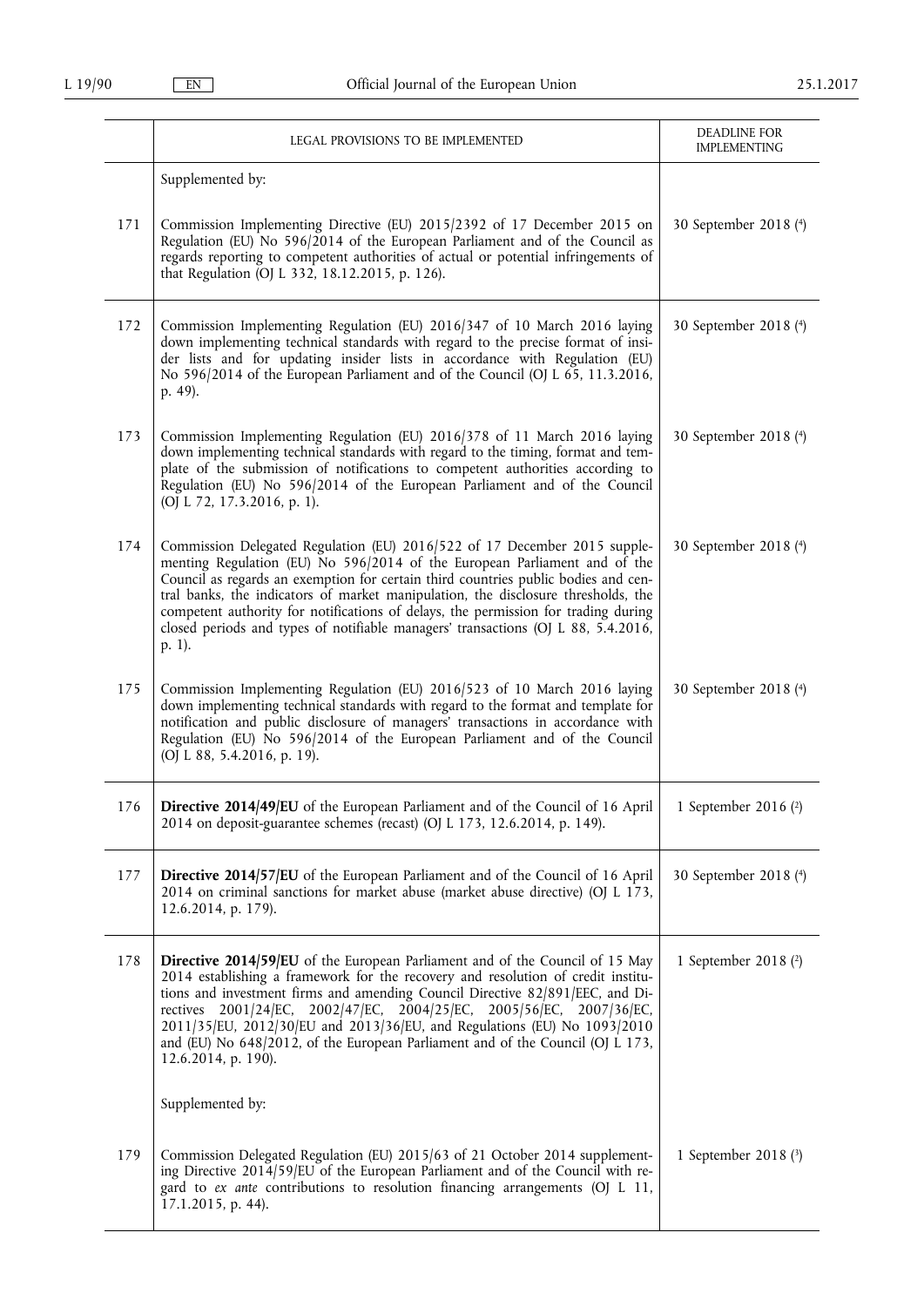|     | LEGAL PROVISIONS TO BE IMPLEMENTED                                                                                                                                                                                                                                                                                  | DEADLINE FOR<br><b>IMPLEMENTING</b> |
|-----|---------------------------------------------------------------------------------------------------------------------------------------------------------------------------------------------------------------------------------------------------------------------------------------------------------------------|-------------------------------------|
| 180 | Directive 2014/65/EU of the European Parliament and of the Council of 15 May<br>2014 on markets in financial instruments and amending Directive 2002/92/EC<br>and Directive 2011/61/EU (OJ L 173, 12.6.2014, p. 349).                                                                                               | 31 December 2020 (3)                |
|     | Amended by:                                                                                                                                                                                                                                                                                                         |                                     |
| 181 | Regulation (EU) No 909/2014 of the European Parliament and of the Council of<br>23 July 2014 on improving securities settlement in the European Union and on<br>central securities depositories and amending Directives 98/26/EC and 2014/65/EU<br>and Regulation (EU) No 236/2012 (OJ L 257, 28.8.2014, p. 1).     | 31 December 2020 (4)                |
| 182 | Regulation (EU) No 600/2014 of the European Parliament and of the Council of<br>15 May 2014 on markets in financial instruments and amending Regulation (EU)<br>No 648/2012 (OJ L 173, 12.6.2014, p. 84).                                                                                                           | 31 December 2020 (3)                |
| 183 | Regulation (EU) No 909/2014 of the European Parliament and of the Council of<br>23 July 2014 on improving securities settlement in the European Union and on<br>central securities depositories and amending Directives 98/26/EC and 2014/65/EU<br>and Regulation (EU) No 236/2012 (OJ L 257, 28.8.2014, p. 1).     | 31 December 2020 (4)                |
| 184 | Regulation (EU) 2015/2365 of the European Parliament and of the Council of<br>25 November 2015 on transparency of securities financing transactions and of re-<br>use and amending Regulation (EU) No 648/2012 (OJ L 337, 23.12.2015, p. 1).                                                                        | 30 September 2019 (4)               |
| 185 | Directive (EU) 2015/2366 of the European Parliament and of the Council of<br>25 November 2015 on payment services in the internal market, amending Direc-<br>tives 2002/65/EC, 2009/110/EC and 2013/36/EU and Regulation (EU)<br>No 1093/2010, and repealing Directive 2007/64/EC (OJ L 337, 23.12.2015,<br>p. 35). | 30 September 2018 (4)               |
|     | Legislation on collection of statistical information                                                                                                                                                                                                                                                                |                                     |
| 186 | Guideline of the European Central Bank ECB/2013/24 of 25 July 2013 on the<br>statistical reporting requirements of the European Central Bank in the field of quar-<br>terly financial accounts (OJ L 2, 7.1.2014, p. 34).                                                                                           | 1 September 2016 (2)                |
|     | Amended by:                                                                                                                                                                                                                                                                                                         |                                     |
| 187 | Guideline (EU) 2016/66 of the European Central Bank of 26 November 2015<br>amending Guideline ECB $/2013/24$ on the statistical reporting requirements of the<br>ECB in the field of quarterly financial accounts (ECB/2015/40) (OJ L 14,<br>21.1.2016, p. 36).                                                     | 31 March 2017 (4)                   |
| 188 | <b>Regulation (EU) No 1071/2013</b> of the European Central Bank of 24 September<br>2013 concerning the balance sheet of the monetary financial institutions sector<br>(ECB/2013/33) (OJ L 297, 7.11.2013, p. 1).                                                                                                   | 1 September 2016 (2)                |
|     | Amended by:                                                                                                                                                                                                                                                                                                         |                                     |
| 189 | Regulation (EU) No 1375/2014 of the European Central Bank of 10 December<br>2014 amending Regulation (EU) No 1071/2013 (ECB/2013/33) concerning the<br>balance sheet of the monetary financial institutions sector (ECB/2014/51) (OJ L 366,<br>20.12.2014, p. 77).                                                  |                                     |